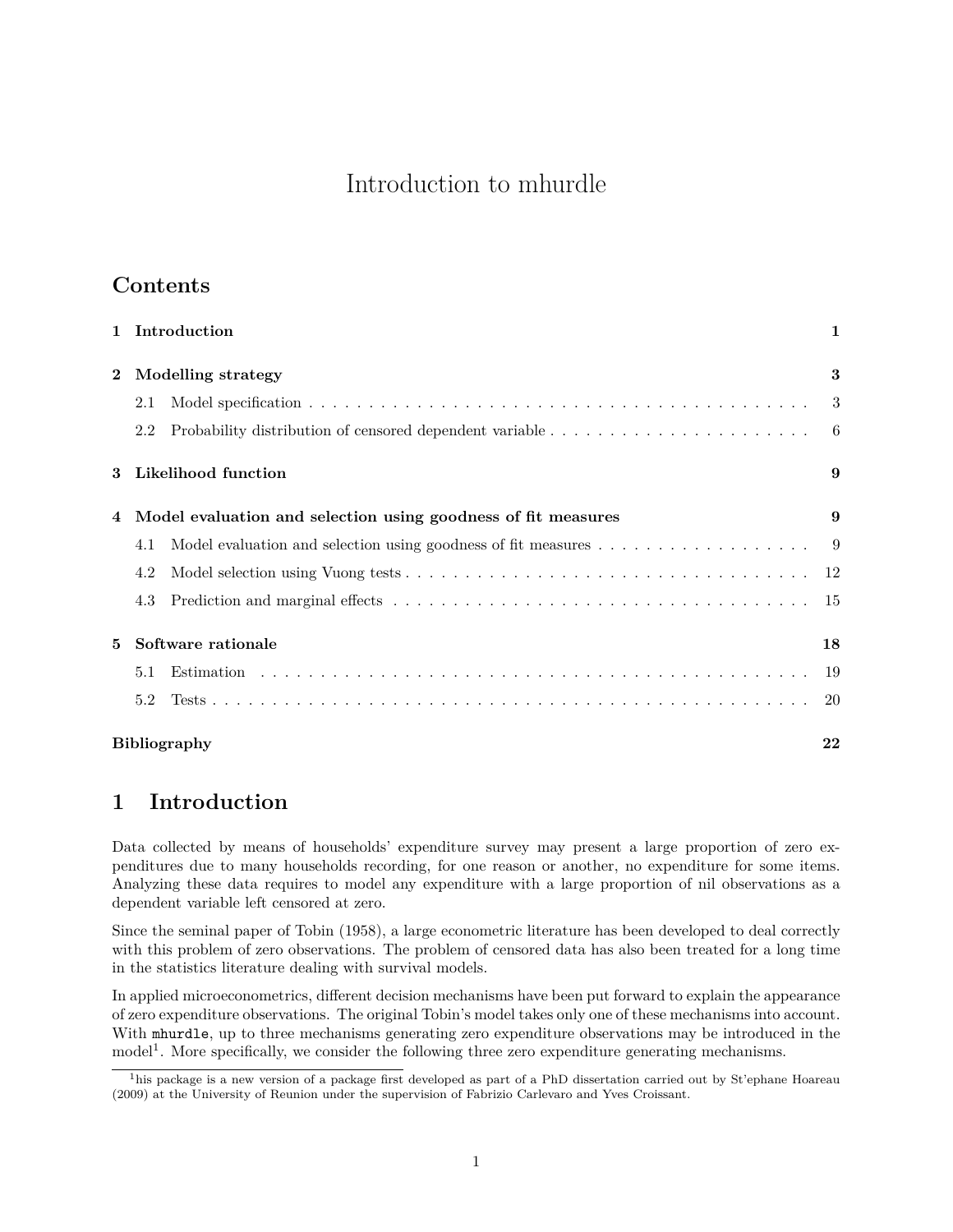• A good selection mechanism (hurdle 1). According to this mechanism, the consumer<sup>[2](#page-1-0)</sup> first decides which goods to include in its choice set and, as a consequence, he can discard some marketed goods because he dislikes them (like meat for vegetarians or wine for non-drinkers) or considers them harmful (like alcohol, cigarettes, inorganic food, holidays in dangerous countries), among others.

This censoring mechanism has been introduced in empirical demand analysis by Cragg (1971). It allows to account for the non-consumption of a good as a consequence of a fundamentally non-economic decision motivated by ethical, psychological or social considerations altering the consumer's preferences.

• A desired consumption mechanism (hurdle 2). According to this mechanism, once a good has been selected, the consumer decides which amount to consume and, as a consequence of his preferences, resources and selected good prices, its rational decision can turn out to be a negative desired consumption level leading to a nil consumption.

The use of this mechanism, to explain the presence of zero observations in family expenditure surveys, was introduced by Tobin (1958). Its theoretical relevance has been later rationalized by the existence of corner solutions to the microeconomic problem of rational choice of the neoclassical consumer.[3](#page-1-1) Cragg (1971)'s combination of this desired consumption mechanism and the selection mechanism leads a double hurdle model, also called two-part model, which has been extended by Blundell and Meghir (1987) to the case where the two equations are correlated.

• A purchasing mechanism (hurdle 3). According to this mechanism, once a consumption decision has been taken, the consumer sets up the schedule at which to buy the good and, as a consequence of its purchasing strategy, a zero expenditure may be observed if the survey by which these data are collected is carried out over a too short period with respect to the frequency at which the good is bought.

This censoring mechanism has been introduced in empirical demand analysis by Deaton and Irish (1984). It allows to account for the non-purchase of a good not because the good is not consumed but because it is an infrequently bought good or service. This is typically the case for durable or storable non durable goods, but also for many infrequently bought services like health, leisure, education and training services. Remarkably, this mechanism allows to derive from observed expenditures the rate of use of a durable good, the rate of consumption of a stored non durable good, and the rate of purchase of an infrequently consumed non storable non durable good or service.

For each of these censoring mechanisms, a continuous latent variable is defined, indicating that censoring is in effect when the latent variable is negative. These latent variables are modeled as functions of explanatory variables and of a random disturbance, with a possible correlation between the disturbances of different latent variables in order to account for a possible simultaneity of the decisions modeled by censoring mechanisms. To model possible departures of the observed dependent variable from normality, as it is common with economic variables, we use transformations of this variable allowing to rescale non normal random variables to normality. By combining part or the whole set of these censoring mechanisms, we generate a set of nonnested parametric models that can be used to explain censored expenditure data depending on the structural censoring mechanisms that a priori information suggests to be at work.

These formal models have been primarily developed to deal with censored household expenditure data, and numerous applications have been carried out in this field. Smith (2002) presented an overview of these studies. Using an updated overview of these studies carried out by ourselves, we note a late popularity of Cragg's approach, as the first applications of hurdle models are published in the late of 1980s, namely almost two decades after the publication of Cragg (1971) 's paper. Since then, a large variety of demand models including one or two among the previous three censoring mechanisms are estimated. However, none of these studies use the three censoring mechanisms we consider, jointly. From the 1990s on, many studies account for deviations of the desired consumption relation to homoscedasticity and normality by modeling

<span id="page-1-0"></span> $2$ The consumer we are referring to is that of the microeconomic theory, an abstract economic agent responsible of the decisions of a consumption unit that may be an individual, a family, a household. According to the economic literature, we term this concept "the consumer" by convenience.

<span id="page-1-1"></span> ${}^{3}$ See section 10.2 of Amemiya (1985), for an elementary presentation of this issue, and chapter 4 of Pudney (1989), for a more comprehensive one.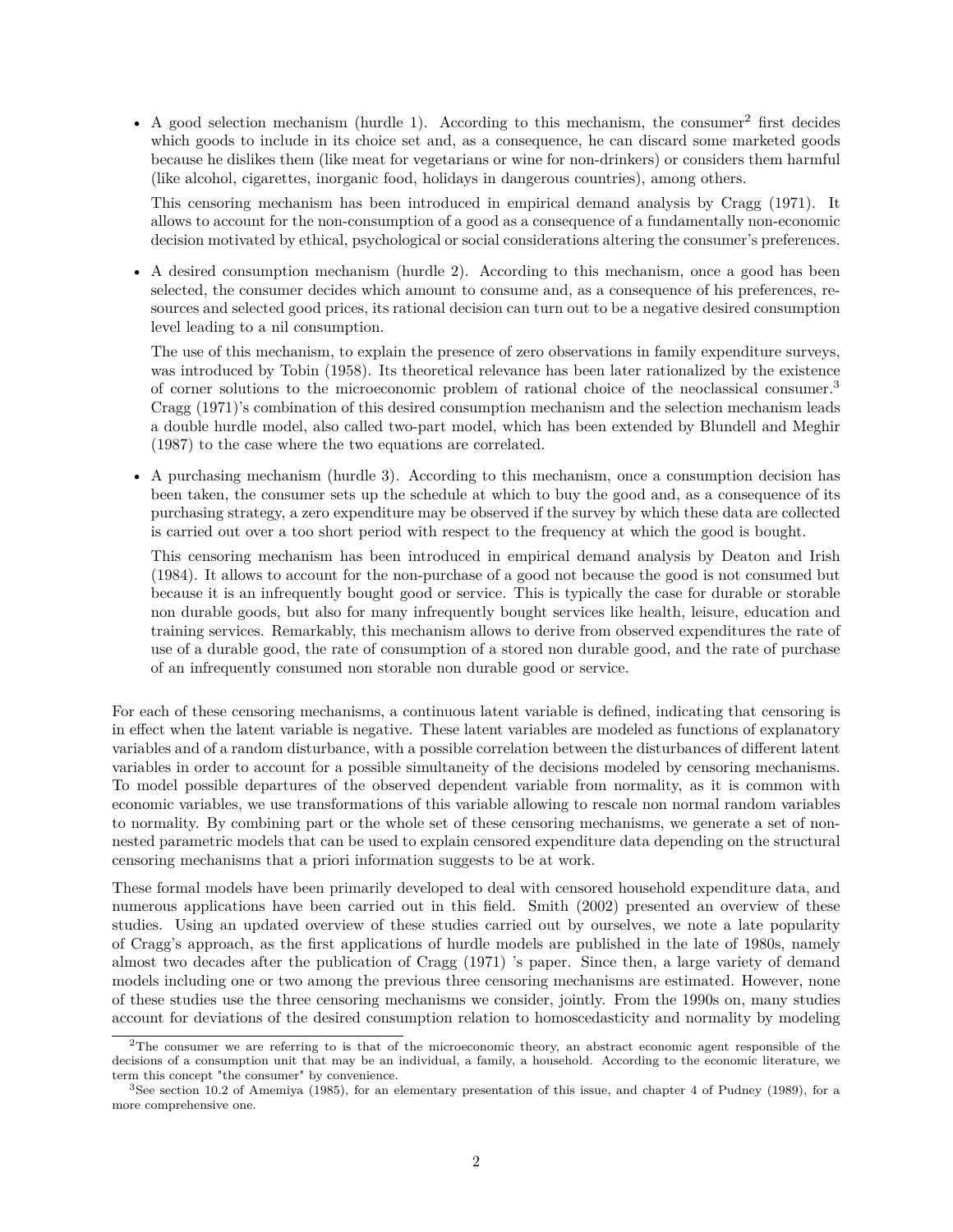the standard error of this variable as a non negative parametric function of some explanatory variables and by transforming its distribution to normality using either the logarithmic, the Box-Cox or the inverse hyperbolic sine transformations. The estimation of a correlation coefficient between disturbances is also performed in several of these studies, with an increasing success over time, in terms of statistical significance of estimates.

The practical scope of multiple hurdle Tobit models is not restricted to empirical demand analysis but has been fruitfully used in other fields of economics. This includes labor economics, contingent valuation studies, finance, sport activities, internet use, gambling, production.

Our hurdle models are specified as fully parametric models allowing estimation and inference within an efficient maximum likelihood framework. In order to identify a relevant model specification, goodness of fit measures for model evaluation as well as Vuong tests for discriminating between nested and non nested models have been implemented in mhurdle package. Vuong tests remarkably permit to compare two competing models when neither of them contain the true mechanism generating the sample of observations. More precisely, such tests allow to assess which of the two competing models is closest to the true unknown model according to the Kullback-Leibler information criterion. Therefore, such tests are not intended, as classical Neyman-Pearson tests, to pinpoint the chimeric true model, but to identify a best parametric model specification (with respect to available observations) among a set of competing specifications. As a consequence, they can provide inconclusive results, which prevent from disentangling some competing models, and when they are conclusive, they don't guarantee an identification of the relevant model specification.

Survival models are implemented in R with the survival package of Therneau (2013). It has also close links with the problem of selection bias, for which some methods are implemented in the sampleSelection package of Toomet and Henningsen (2008). It is also worth mentioning that a convenient interface to survreg, called tobit, particularly aimed at econometric applications is available in the AER package of Kleiber and Zeileis (2008). More enhanced censored regression models (left and right censoring, random effect models) are available in the censReg package (Henningsen 2013). Some flavor of hurdle models have also been developed for count data and are implemented in the hurdle function of the pscl package (Zeileis, Kleiber, and Jackman 2008).

The paper is organised as follows: Section 2 presents the rationale of our modelling strategy. Section 3 presents the theoretical framework for model estimation, evaluation and selection. Section 4 discusses the software rationale used in the package. Section 5 illustrates the use of **mhurdle** with a real-world example. Section 6 concludes.

### <span id="page-2-0"></span>**2 Modelling strategy**

#### <span id="page-2-1"></span>**2.1 Model specification**

Our modeling strategy is intended to model the level *y* of expenditures of a household for a given good or service during a given period of observation. To this purpose, we use up to three zero expenditure generating mechanisms, called hurdles, and a demand function.

Each hurdle is represented by a qualitative binary response model resting on one of the following three latent dependent variables relations:

<span id="page-2-2"></span>
$$
\begin{cases}\n y_1^* = \beta_1^\top x_1 + z_1 \\
 T(y_2^*) = \beta_2^\top x_2 + \sigma z_2 \\
 y_3^* = \beta_3^\top x_3 + z_3\n\end{cases} \tag{1}
$$

where  $y_1^*, y_2^*, y_3^*$  stand for continuous latent dependent variables  $x_1, x_2, x_3$  for column-vectors of explanatory variables (called covariates in the followings), *β*1, *β*2, *β*<sup>3</sup> for column-vectors of the impact coefficients of the explanatory variables on the latent dependent variables,  $z_1$ ,  $z_2$ ,  $z_3$  for standard normal random disturbances. Since variables  $y_1^*$  and  $y_3^*$  are never observed, contrary to  $y_2^*$ , the units of measurement of  $y_1^*$  and  $y_3^*$  are not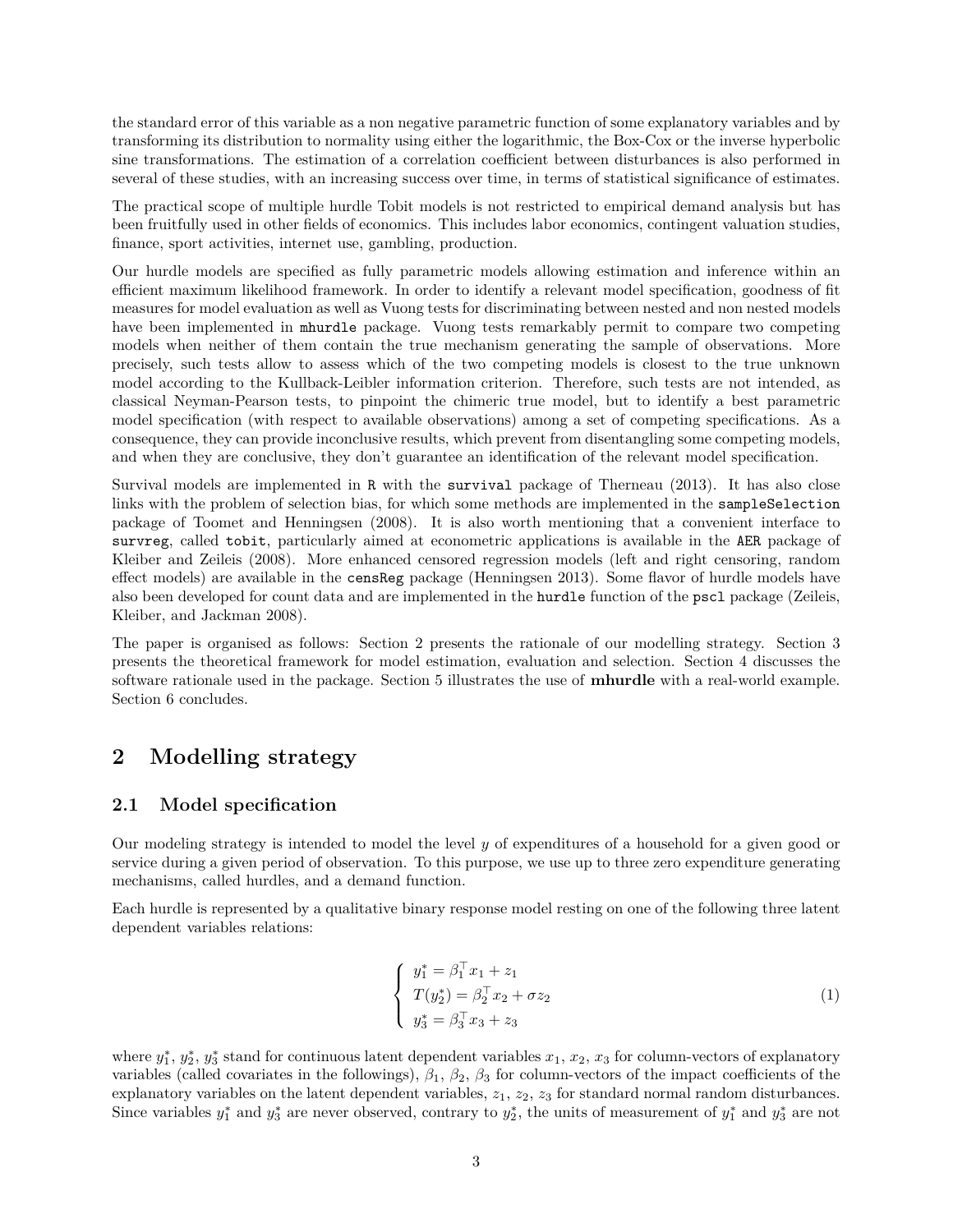identified. Hence, the disturbances in the corresponding binary response models are normalized by setting their variances equal to 1.

Relying on a Johnson (1949)'s proposal,  $T(\cdot)$  denotes a differentiable one-to-one transformation intended to rescale a potentially not normally distributed random variable  $y_2^*$  into a normally distributed ones, with  $\sigma$ standard deviation. As the domain of definition of the inverse transformation  $T^{-1}(\cdot)$  my be restrained to a subset of real numbers, the standard normal random disturbance  $z<sub>2</sub>$  is potentially truncated at the bounds of an interval  $[B_1, B_2]$  with  $B_1$  and/or  $B_2$  finite. To account for heteroscedasticity of  $z_2$ , in mhurdle the standard deviation  $\sigma$  can be specified as a positive monotonic transformation of a linear function of a vector of covariates  $x_4$ , namely  $\beta_4^{\top} x_4$ . However, for notational simplicity, we will adopt in what follows the notation of an homoscedastic standard deviation  $\sigma$  rather than the more general one of an heteroscedastic standard deviation  $\sigma(\beta_4^{\top} x_4)$  $\sigma(\beta_4^{\top} x_4)$  $\sigma(\beta_4^{\top} x_4)$ .<sup>4</sup>

These equations model the hurdles, namely the sequence of binary decisions a consumer faces when buying a good. Each hurdle decision is coded by a binary variable  $I_j$  taking value 1 if  $y_j^* > 0$  and 0 otherwise. Therefore, the outcome of each of such decisions is modeled as a probit model with outcome probabilities:  $P(I_j = 1) = P(y_j^* > 0)$  and  $P(I_j = 0) = 1 - P(y_j^* > 0)$ .

By assuming that consumption and purchases are uniformly distributed over time, but according to different timetables entailing a frequency of consumption higher than that of purchasing, we can also interpret the probability  $P(I_3 = 1) = P(y_3^* > 0)$  as measuring the share of purchasing frequency to that of consumption during the observation period. This allows to relate the observed level of expenditures *y* to the unobserved level of consumption  $y_2^*$  during the observation period, using the following identity:

<span id="page-3-3"></span>
$$
y = \frac{T^{-1}(\beta_2^{\top} x_2 + \sigma z_2)}{P(I_3 = 1)} I_1 I_2 I_3.
$$
\n(2)

This modeling strategy provides an explanatory framework where censoring of the observed dependent variable results from the effect of up to three different censoring mechanisms, namely:  $I_1 = 0$  and/or  $I_2 = 0$ and/or  $I_3 = 0$ .

A priori information (theoretical or real-world knowledge) may suggest that one or more of these censoring mechanisms are not in effect. For instance, we know in advance that all households purchase food regularly, implying that the first two censoring mechanisms are inoperative for food. In this case, the relevant model is defined by only two relations: one defining the desired consumption level of food and the other the decision to purchase food during the observation period.

When the first and/or the third hurdles are supposed not to be in effect, the previous binary response models for  $I_1$  and/or  $I_3$  must be replaced by singular probability response models where  $P(I_1) = 1$  and/or  $P(I_3) = 1$ . When the second hurdle is supposed to be inoperative, we must not only replace the binary response model explaining  $I_2$  by a singular probability response model where  $P(I_2 = 1) = 1$  but also select a monotonic transformation  $T(y_2^*)$  enforcing non-negative values to  $y_2^*$ .

Cragg (1971) suggested two types of functional forms of the distribution of  $y_2^*$  enforcing such constraint, namely the (inverse) log-normal distribution:

<span id="page-3-2"></span>
$$
y_2^* = \exp\{\beta_2^{\top} x_2 + \sigma z_2\} \tag{3}
$$

and the normal distribution left-truncated at 0:

<span id="page-3-1"></span>
$$
y_2^* = \max\{0; \beta_2^{\top} x_2 + \sigma z_2\} = \beta_2^{\top} x_2 + \sigma \max\{B_1; z_2\} \tag{4}
$$

<span id="page-3-0"></span><sup>&</sup>lt;sup>4</sup>For a practical application of this parametric model of heteroscedasticity, a functional form of  $\sigma(\beta_4^{\top} x_4)$  written as  $\exp{\{\beta_{40}F(\beta_{4}^{T}x_4)\}}$ , where  $F(.)$  is the distribution function of the standard normal random variable, has been programmed in mhurdle. This functional form remains bounded with respect to any possible values of covariates  $x_4$  and allows testing the assumption of homoscedasticity,  $\sigma = \exp{\beta_0/2}$ , by assessing the statistical non significance of parameter vector  $\beta_4$  without an intercept.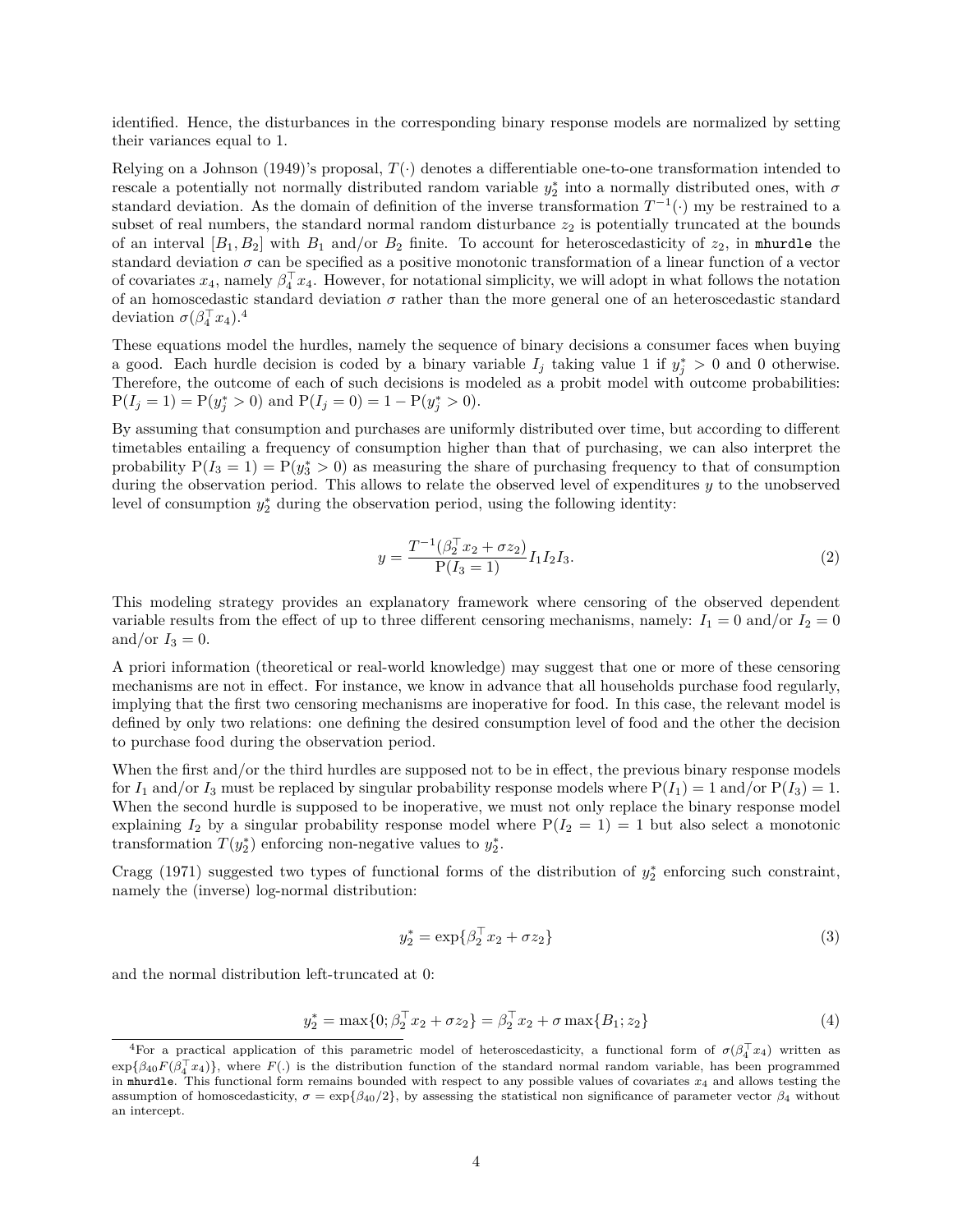where  $\max\{B_1; z_2\}$  is a standard normal random variable left-truncated at  $B_1 = -\beta_2^{\top} x_2/\sigma$ .

To account for these two functional forms within our general formal framework [\(1\)](#page-2-2) and illustrate in section [5](#page-4-0) their empirical use with mhurdle, in this paper we consider two transformations  $T(y_2^*)$ .<sup>5</sup>

The first transformation is the identity transformation which generates an un-truncated normal distribution of  $y_2^*$  when hurdle 2 is in effect, and the left-truncated normal distribution [\(4\)](#page-3-1) when hurdle 2 is not in effect.

The second transformation is a slight generalization of the logarithmic transformation leading to the (inverse) log-normal distribution [\(3\)](#page-3-2), namely:

<span id="page-4-1"></span>
$$
T(y_2^*) = \ln(y_2^* + \alpha) \tag{5}
$$

with  $\alpha$  a location parameter which shifts the left-truncation bound of  $y_2^*$  towards negative or positive values according to the sign of  $\alpha$ . As the inverse of this transformation is written as:

<span id="page-4-4"></span>
$$
y_2^* = \exp\{\beta_2^{\top} x_2 + \sigma z_2\} - \alpha \tag{6}
$$

it turns out that this transformation allows to model skewed distributions of  $y_2^*$  according to a translated (inverse) log-normal functional form where the support of  $z_2$  is un-truncated. By the same token, testing the statistical significance of parameter  $\alpha$ , against the alternative  $\alpha > 0$ , amounts to testing the assumption that hurdle 2 is not in effect. Conversely, when  $\alpha < 0$  the transformation [\(5\)](#page-4-1) holds for  $y_2^* > -\alpha$  meaning that  $-\alpha$  stands for a "committed" consumption of a basic necessity, while  $\alpha > 0$  typify a luxury good whose consumption occurs only above a given income threshold.[6](#page-4-2)

To derive the form of the probability distribution of the observable dependent variable *y*, we must still specify the joint distribution of the random disturbances entering the hurdle relations assumed to be in effect and that of the demand function, which in turn depends on the domain of definition of transformation  $T^{-1}(\cdot)$ .

For trivariate hurdle models, where hurdles 1 and 3 are in effect (but not necessarily hurdle 2), the joint density function of  $z_1$ ,  $z_2$  and  $z_3$  is a possibly truncated standard trivariate normal density function written as:

<span id="page-4-3"></span>
$$
\phi(z_1, z_2, z_3; \rho) / \Pi \tag{7}
$$

where  $\Pi = \Phi(B_2) - \Phi(B_1)$  with  $\Phi(z)$  the distribution function of a standard univariate normal distribution,  $\phi(z_1, z_2, z_3; \rho)$  the density function of a standard trivariate normal distribution with  $\rho$  the vector of the three symmetric correlation coefficients  $\rho_{12}$ ,  $\rho_{13}$ ,  $\rho_{23}$  between the couples of normal standard random variables  $z_1$ and  $z_2$ ,  $z_1$  and  $z_3$ ,  $z_2$  and  $z_3$ , respectively.

For bivariate hurdle models, where either hurdle 1 or hurdle 3 is not in effect, the joint density function of  $z_i$ , with  $i = 1$  or 3, and  $z_2$  is a possibly truncated standard bivariate normal density function written as:

$$
\phi(z_i, z_2; \rho_{i2}) / \Pi \tag{8}
$$

where  $\phi(z_i, z_2; \rho_{i2})$  denotes the density function of a standard bivariate normal distribution.

Finally, for univariate hurdle models, where both hurdles 1 and 3 are not in effect, the density function of *z*<sup>2</sup> is a possibly truncated standard univariate normal density function:

<span id="page-4-0"></span><sup>5</sup>To model possible departures of the observed dependent variable *y* from normality towards distributions of the kind encountered with real-world economic data, two families of flexible parametric transformations *T*(*.*) were programmed in mhurdle, namely the two parameter Box and Cox (1964) transformation, as suggested by Lankford and Wyckoff (1991) and Chaze (2005), and Johnson (1949)'s one parameter inverse hyperbolic sine transformation. The first family, which includes transformations [\(4\)](#page-3-1) and [\(5\)](#page-4-1) as special cases, generates a broad range of skewed distributions, while the second family generates a broad range of symmetric leptokurtic (more sharply peaked than the normal) distributions.

<span id="page-4-2"></span><sup>6</sup>This economic interpretation of parameter *α* my justify to model this parameter as a function of some covariates, like household demographic characteristics.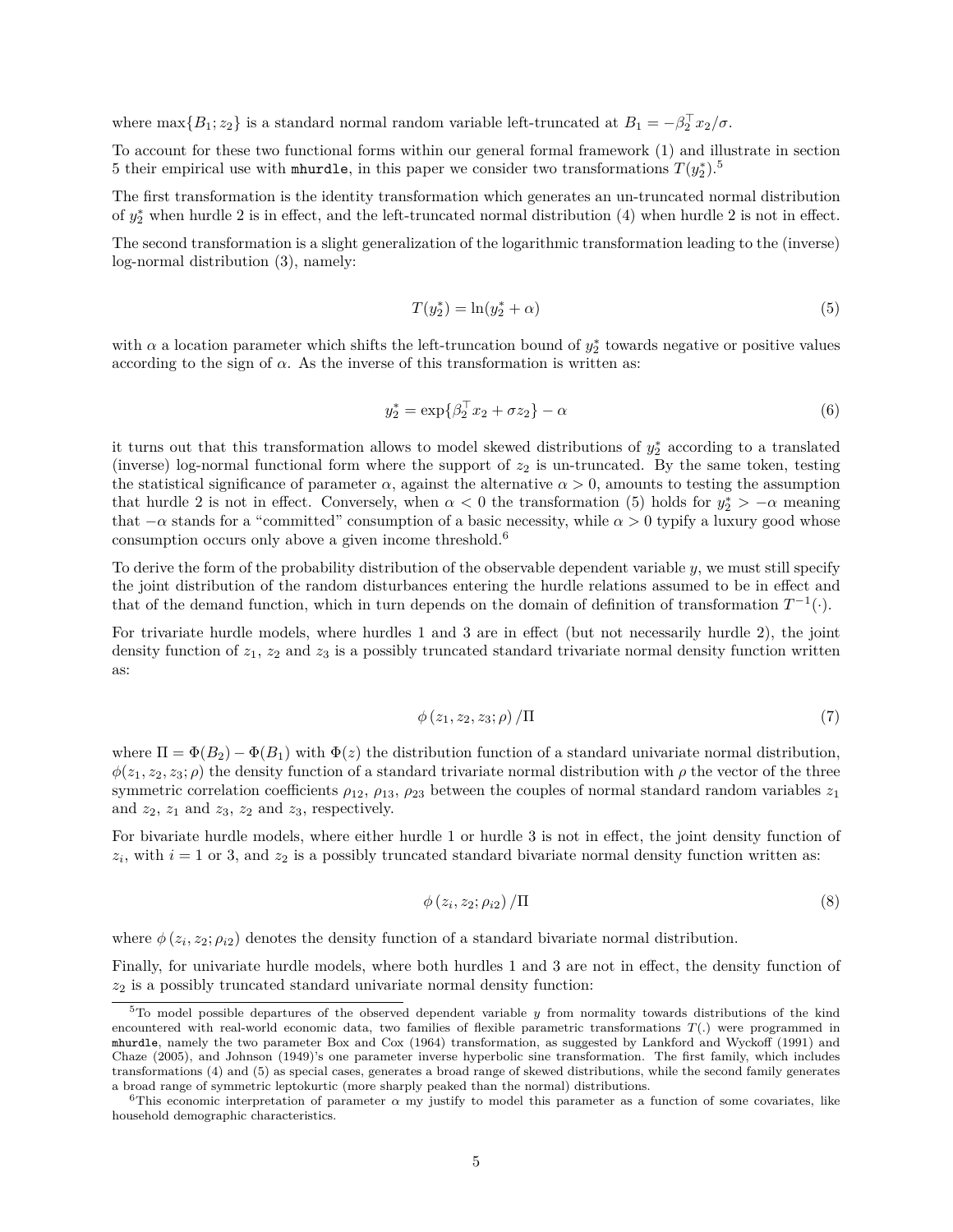$$
\phi(z_2)/\Pi \tag{9}
$$

where  $\phi(z_2)$  denotes the density function of a standard univariate normal distribution.

While the assumption of correlated disturbances is intended to account for the interdependence between latent variables  $y_1^*, y_2^*$  and  $y_3^*$  unexplained by covariates  $x_1, x_2$  and  $x_3$ , a priori information (theoretical or real-world knowledge) may also suggest to set to zero some or all correlations between the random disturbances entering these models, entailing a partial or total independence between model relations. The use of this a priori information generates, for each trivariate or bivariate hurdle model, a subset of special models all nested within the general model from which they are derived. For a trivariate hurdle model the number of special models so derived is equal to seven, but for a bivariate hurdle model only one special model is generated, namely the model obtained by assuming the independence between the two random disturbances of the model.

#### <span id="page-5-0"></span>**2.2 Probability distribution of censored dependent variable**

As for the standard Tobit model, the probability distribution of the observed censored variable *y* of our hurdle models is a discrete-continuous mixture, which assigns a probability mass  $P(y = 0)$  to  $y = 0$  and a density function  $f_+(y)$  to any  $y > 0$ , with:

$$
P(y = 0) + \int_0^\infty f_+(y) dy = 1.
$$
\n(10)

To compute the probability mass  $P(y = 0) = 1 - P(y > 0)$  and the density function  $f_+(y)$  we must first establish the joint density function of the latent variables entering the hurdle model.

For trivariate hurdle models, the joint density function of latent variables  $y_1^*, y_2^*$  and  $y_3^*$  can be derived from the density function [\(7\)](#page-4-3) of variables  $z_1$ ,  $z_2$  and  $z_3$  by means of the change of variables:

<span id="page-5-1"></span>
$$
\begin{cases}\n z_1 = y_1^* - \beta_1^{\top} x_1 \\
 z_2 = (T(y_2^*) - \beta_2^{\top} x_2)/\sigma \\
 z_3 = y_3^* - \beta_3^{\top} x_3\n\end{cases}
$$
\n(11)

which leads to:

<span id="page-5-3"></span>
$$
f(y_1^*, y_2^*, y_3^*) = \frac{T'(y_2^*)}{\sigma} \frac{\phi\left(y_1^* - \beta_1^\top x_1, (T(y_2^*) - \beta_2^\top x_2)/\sigma, y_3^* - \beta_3^\top x_3; \rho\right)}{\Pi},\tag{12}
$$

where  $T'(y_2^*)$  stands for the derivative of  $T(y_2^*)$ .

To compute  $P(y > 0)$ , we integrate this density function over the three-dimensional positive octant using the change of variables [\(11\)](#page-5-1) and the symmetry property of density function [\(7\)](#page-4-3). Performing this integration for a strictly increasing transformation  $T(\cdot)^7$  $T(\cdot)^7$ , which is the case for the identity and logarithmic transformations we focus in this paper, and  $z_2$  truncated over the interval  $[B_1, B_2]$  leads to:

<span id="page-5-2"></span><sup>&</sup>lt;sup>7</sup>For a strictly decreasing transformation, as it is the case for some transformations of the  $B_{\infty}$ -Cox family, the integration with respect to  $z_2$  must be performed by reversing the direction of integration, from  $(T(0) - \beta_2^T x_2)/\sigma$  to  $B_1$ . By applying the theorem on the inversion of the integration limits of a definite integral, we obtain a closed form of the integral similar to that of formula [\(13\)](#page-6-0) with truncation value  $B_2$  replaced by  $B_1$ .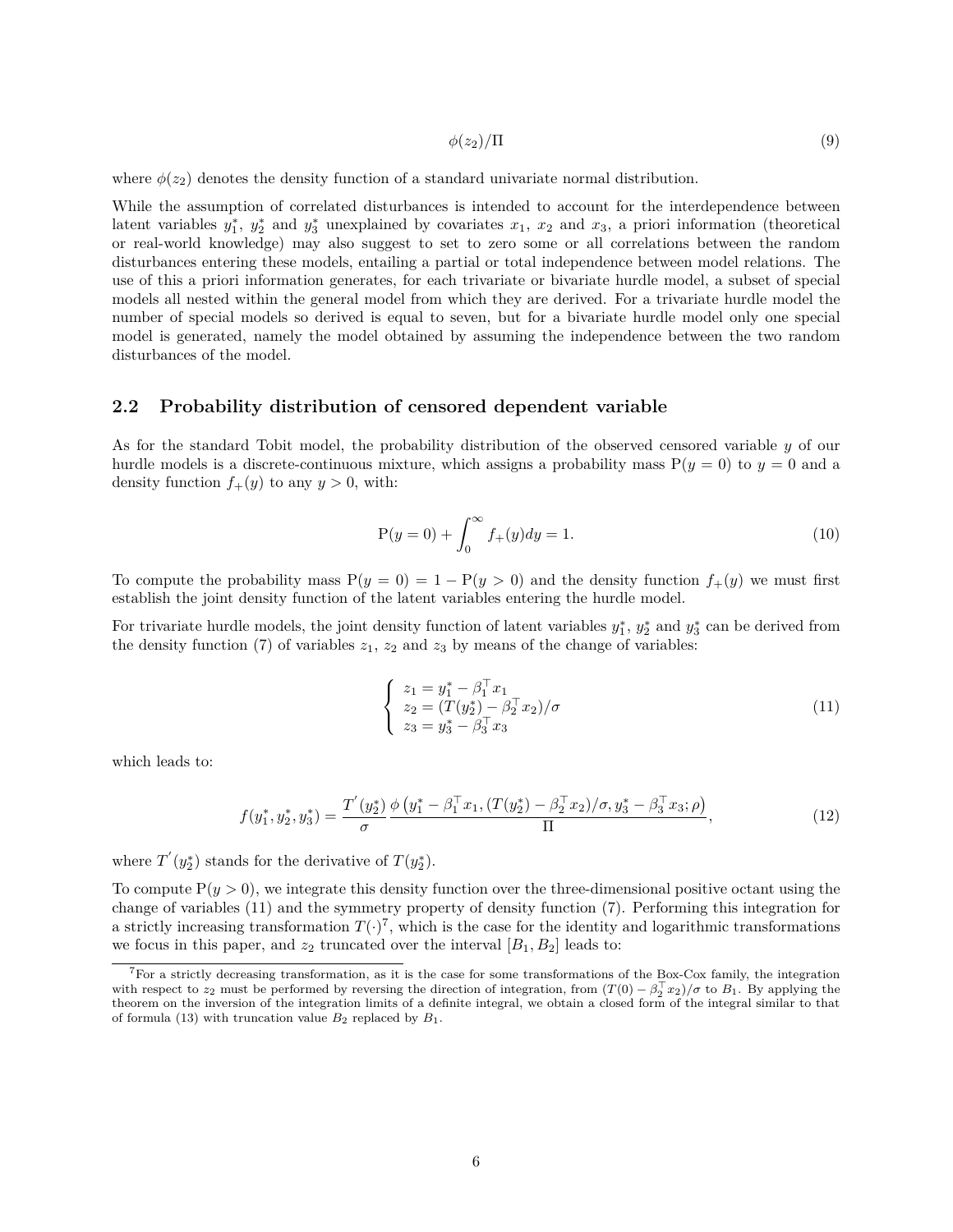<span id="page-6-0"></span>
$$
P(y > 0) = \int_{-\beta_1^T x_1}^{\infty} \int_{\frac{T(0) - \beta_2^T x_2}{\sigma}}^{\beta_2} \int_{-\beta_3^T x_3}^{\infty} \frac{\phi(z_1, z_2, z_3; \rho)}{\Pi} dz_1 dz_2 dz_3
$$
  

$$
= \int_{-\infty}^{\beta_1^T x_1} \int_{-B_2}^{\frac{\beta_2^T x_2 - T(0)}{\sigma}} \int_{-\infty}^{\beta_3^T x_3} \frac{\phi(z_1, z_2, z_3; \rho)}{\Pi} dz_1 dz_2 dz_3
$$
  

$$
= \frac{\Phi(\beta_1^T x_1, (\beta_2^T x_2 - T(0))/\sigma, \beta_3^T x_3; \rho) - \Phi(\beta_1^T x_1, -B_2, \beta_3^T x_3; \rho)}{\Pi}.
$$
 (13)

Therefore, for  $z_2$  left-truncated at  $B_1 = -\beta_2^T x_2/\sigma$ , which is the case for the truncated normal distribution [\(4\)](#page-3-1), this closed form for  $P(y > 0)$  simplifies to:

<span id="page-6-3"></span>
$$
P(y > 0) = \frac{\Phi(\beta_1^\top x_1, (\beta_2^\top x_2 - T(0))/\sigma, \beta_3^\top x_3; \rho)}{\Phi(\beta_2^\top x_2/\sigma)},
$$
\n(14)

while for the un-truncated normal and the translated (inverse) log-normal distribution [\(6\)](#page-4-4) it is written as:

<span id="page-6-4"></span>
$$
P(y > 0) = \Phi(\beta_1^{\top} x_1, (\beta_2^{\top} x_2 - T(0))/\sigma, \beta_3^{\top} x_3; \rho).
$$
 (15)

To compute the density function  $f_+(y)$  we first derive the joint density function of variables  $y_1^*$ ,  $y$  and  $y_3^*$  by performing the change of variable  $y_2^* = \Phi_3 y$  with  $\Phi_3 = \Phi(\beta_3^\top x_3) = P(I_3 = 1)$  on the joint density function [\(12\)](#page-5-3), which leads to :

<span id="page-6-1"></span>
$$
f(y_1^*, y, y_3^*) = \frac{\Phi_3 T^{'}(\Phi_3 y)}{\sigma} \frac{\phi(y_1^* - \beta_1^{\top} x_1, (T(\Phi_3 y) - \beta_2^{\top} x_2) / \sigma, y_3^* - \beta_3^{\top} x_3; \rho)}{\Pi}.
$$
 (16)

We must then integrate this transformed density function over the positive quadrant of the bi-dimensional support of variables  $y_1^*$  and  $y_3^*$ . To this purpose we rewrite this trivariate normal density function as the product of the marginal density function of *y*, written as:

$$
f(y) = \frac{\Phi_3 T^{'}(\Phi_3 y)}{\sigma} \frac{\phi\left((T(\Phi_3 y) - \beta_2^{\top} x_2)/\sigma\right)}{\Pi},\tag{17}
$$

and of the conditional joint density function  $f(y_1^*, y_3^*|y)$ , which is bivariate normal with expectations, standard-deviations and correlation coefficient written as:

$$
\mu_{i|2}(y) = \beta_i^{\top} x_i + \rho_{i2}(T(\Phi_3 y) - \beta_2^{\top} x_2) / \sigma, \quad \sigma_{i|2} = \sqrt{1 - \rho_{i2}^2}, \quad i = 1, 3
$$
  

$$
\rho_{13|2} = \frac{\rho_{13} - \rho_{12}\rho_{23}}{\sqrt{1 - \rho_{12}^2}\sqrt{1 - \rho_{23}^2}}.
$$
 (18)

Integrating this factorization of density function [\(16\)](#page-6-1) with respect to positive values of  $y_1^*$  and  $y_3^*$  leads to the following closed form for  $f_+(y)$ :

<span id="page-6-2"></span>
$$
f_{+}(y) = f(y) \int_{0}^{\infty} \int_{0}^{\infty} f(y_{1}^{*}, y_{3}^{*}|y) dy_{1}^{*} dy_{3}^{*}
$$
  
\n
$$
= f(y) \int_{-\frac{\mu_{1|2}(y)}{\sigma_{1|2}}}^{\infty} \int_{-\frac{\mu_{3|2}(y)}{\sigma_{3|2}}}^{\infty} \phi(z_{1}, z_{3}; \rho_{13|2}) dz_{1} dz_{3}
$$
  
\n
$$
= f(y) \Phi\left(\frac{\mu_{1|2}(y)}{\sigma_{1|2}}, \frac{\mu_{3|2}(y)}{\sigma_{3|2}}; \rho_{13|2}\right).
$$
\n(19)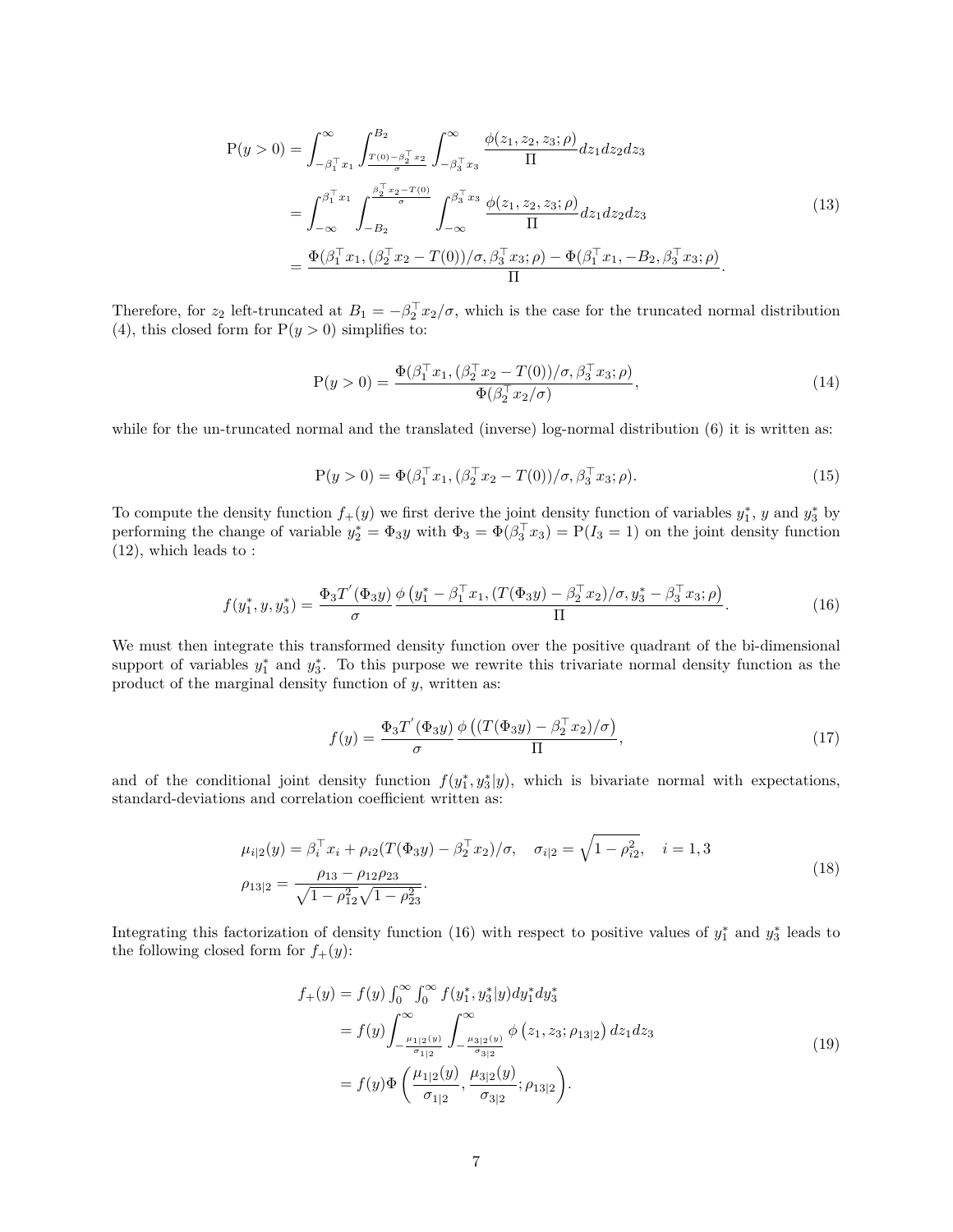The probability distribution of the observed censored variable *y* for bivariate and univariate hurdle models can be derived from that of the trivariate model by eliminating hurdles 1, 3 and 1 and 3, respectively. By eliminating hurdle 1 we obtain:

<span id="page-7-1"></span>
$$
P(y > 0) = \frac{\Phi\left((\beta_2^{\top} x_2 - T(0))/\sigma, \beta_3^{\top} x_3; \rho_{23}\right) - \Phi\left(-B_2, \beta_3^{\top} x_3; \rho_{23}\right)}{\Pi}
$$
(20)

and

<span id="page-7-4"></span>
$$
f_{+}(y) = \frac{\Phi_3 T^{'}(\Phi_3 y)}{\sigma} \frac{\phi\left((T(\Phi_3 y) - \beta_2^{\top} x_2)/\sigma\right)}{\Pi} \Phi\left(\frac{\mu_{3|2}(y)}{\sigma_{3|2}}\right),\tag{21}
$$

while the elimination of hurdle 3 leads to:

<span id="page-7-2"></span>
$$
P(y > 0) = \frac{\Phi(\beta_1^T x_1, (\beta_2^T x_2 - T(0))/\sigma; \rho_{12}) - \Phi(\beta_1^T x_1, -B_2; \rho_{12})}{\Pi}
$$
(22)

and

<span id="page-7-5"></span>
$$
f_{+}(y) = \frac{T'(y)}{\sigma} \frac{\phi\left((T(y) - \beta_2^{\top} x_2)/\sigma\right)}{\Pi} \Phi\left(\frac{\mu_{1|2}(y)}{\sigma_{1|2}}\right). \tag{23}
$$

Finally, removing both hurdles 1 and 3 leads to the univariate censured regression model with:

<span id="page-7-3"></span>
$$
P(y > 0) = \frac{\Phi\left((\beta_2^{\top} x_2 - T(0))/\sigma\right) - \Phi(-B_2)}{\Pi}
$$
\n(24)

and

<span id="page-7-6"></span>
$$
f_{+}(y) = \frac{T'(y)}{\sigma} \frac{\phi\left((T(y) - \beta_2^{\top} x_2)/\sigma\right)}{\Pi}.
$$
\n(25)

The econometric framework described in the previous section provides a theoretical background for tackling the problems of model estimation, evaluation, selection and prediction within the statistical theory of classical inference. In mhurdle these statistical issues are tackled by assuming that data at hand are those observed on a sample of individuals selected in a large population using a sampling design generating a data base having the features of a random sample.<sup>[8](#page-7-0)</sup>

To appraise the results of a model estimation two fundamental principles should be used, namely its economic relevance and its statistical and predictive adequacy. The first principle deals with the issues of accordance of model estimate with the economic rationale underlying the model specification and of its relevance for answering the questions for which the model has been built. These issues are essentially context specific and, therefore, cannot be dealt with by means of generic criteria. The second principle refers to the issues of empirical soundness of an estimated model and of its ability to predict sample or out-of-sample observations. These issues can be tackled by means of measures of goodness of fit, by formal tests of significance based on the distribution of model parameter estimators, and by the quality of predictions provided by an estimated model, respectively.

<span id="page-7-0"></span><sup>8</sup>Data provided by surveys conducted by official statistical offices usually fulfill such requirement, at least as far as the survey is performed according to a random sampling design where no one of the modeled dependent variables was used to design the sampling scheme. On this important issue see Chapter 24 of Cameron and Trivedi (2005).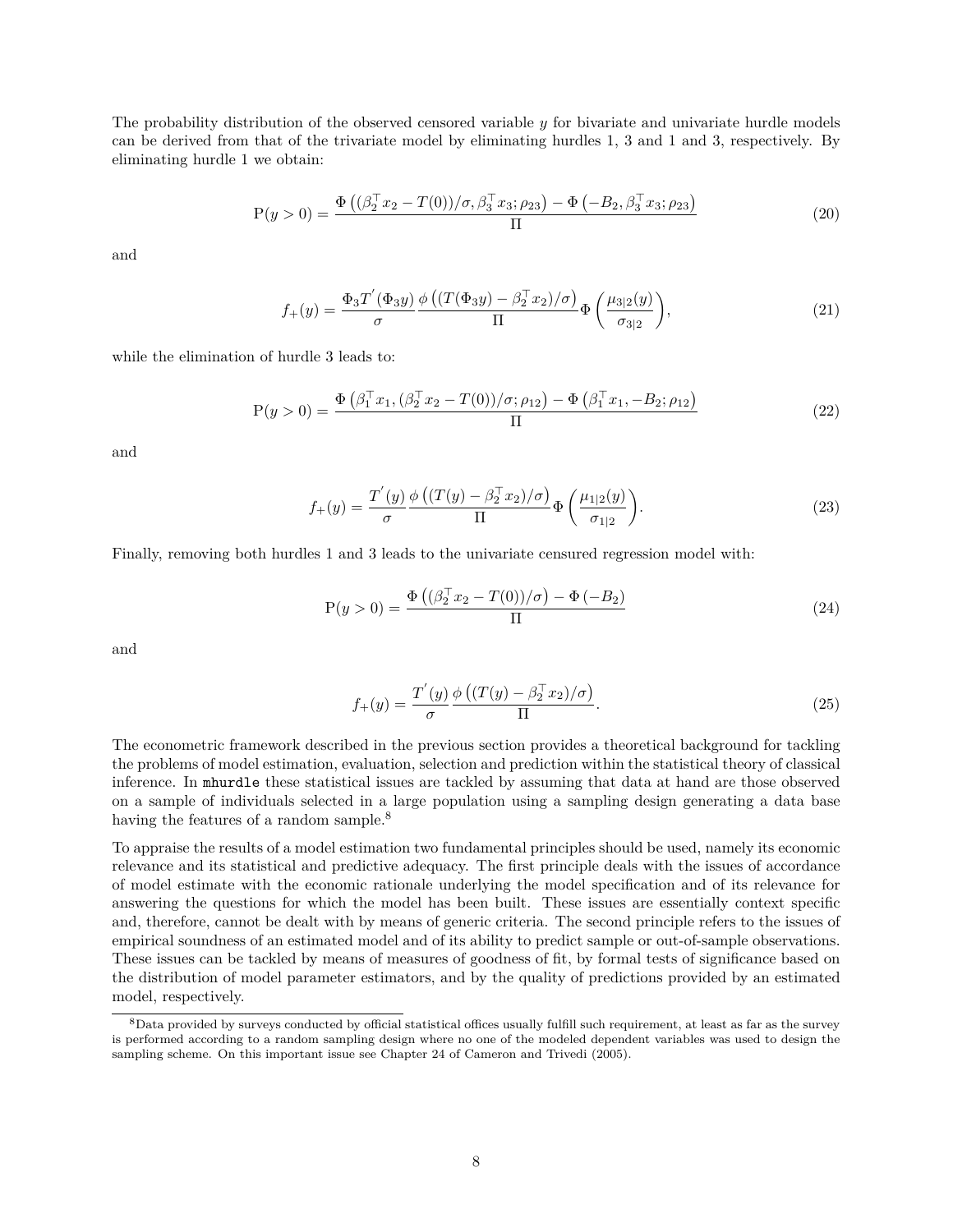### <span id="page-8-0"></span>**3 Likelihood function**

The full parametric specification of our multiple hurdle models allows to efficiently estimate their parameters by means of the maximum likelihood principle. Indeed, it is well known from classical estimation theory that, under the assumption of a correct model specification and for a likelihood function sufficiently well behaved, the maximum likelihood estimator is asymptotically efficient within the class of consistent and asymptotically normal estimators.[9](#page-8-3)

For a random sample of *n* observations of the censored dependent variable *y* it is easy to derive its likelihood function from the results set out in previous section 2.2. As these observations are all independently drawn from the same conditional (on covariates  $x_1, x_2, x_3$  and  $x_4$ ) discrete-continuous distribution, which assigns a conditional probability mass  $P(y = 0)$  to the observed value  $y = 0$  and a conditional density function  $f_+(y)$ to the observed values  $y > 0$ , the log-likelihood function for an observation  $y_i$  can be written as :

$$
\ln L_i = \begin{cases} \ln \mathcal{P}(y_i = 0) & \text{if } y_i = 0\\ \ln f_+(y_i) & \text{if } y_i > 0 \end{cases}
$$
 (26)

and the log-likelihood for the entire sample:

$$
\ln L = \sum_{i=1}^{n} \ln L_i = \sum_{i|y_i=0} \ln P(y_i=0) + \sum_{i|y_i>0} \ln f_+(y_i).
$$
 (27)

A maximum likelihood estimate of model parameters is obtained by numerically maximizing this function with respect to all the unknown model parameters entering this function. Algorithms used in mhurdle to perform this numerical optimization are described later in section 4.2. To the extent that such an estimate is obtained, classical statistical inference about model parameters *θ* under the assumption of a correctly specified model is performed in mhurdle using the asymptotic approximation of the distribution of maximum likelihood estimators, which is normal, with expectation  $\theta$  and covariance matrix  $(nI_A(\theta))^{-1}$  where  $I_A(\theta)$ stands for the asymptotic Fisher information matrix of a random sample of *n* observations.[10](#page-8-4) For empirical applications this theoretical matrix can be consistently estimated using one of the following two matrices:

$$
\frac{1}{n}\sum_{i=1}^n \frac{\partial^2 \ln L_i(\hat{\theta})}{\partial \theta \partial \theta^\top} \quad \text{or} \quad \frac{1}{n}\sum_{i=1}^n \frac{\partial \ln L_i(\hat{\theta})}{\partial \theta} \frac{\partial \ln L_i(\hat{\theta})}{\partial \theta^\top}
$$

which limits (for  $n \to \infty$ ) are called the Hessian and the gradient versions of  $I_A(\theta)$ . These matrices are directly provided by two standard iterative methods used to compute  $\hat{\theta}$ , namely the Newton-Raphson and BHHH methods mentioned in section 4.2.

### <span id="page-8-1"></span>**4 Model evaluation and selection using goodness of fit measures**

#### <span id="page-8-2"></span>**4.1 Model evaluation and selection using goodness of fit measures**

To assess the goodness of fit of a mhurdle model estimate we can not rely on a single measure, as a sample of censored observations of dependent variable *y* consists of two sub-samples of incomparable observations, namely the sub-sample of zero observations and that of positive observations. The former is a sample of observations of a qualitative binary variable coding the outcome of the censoring mechanisms at work, while the latter is a sample of observations of a quantitative variable measuring the outcome of the demand function, when this demand is uncensured. As a consequence, a measure of goodness of fit for each of these

<span id="page-8-4"></span><span id="page-8-3"></span><sup>9</sup>See Amemiya (1985) chapter 4, for a rigorous statement of this property.

<sup>&</sup>lt;sup>10</sup>A more robust approach to classical statistical inference with respect to model specification errors will be presented later, in subsection 3.3.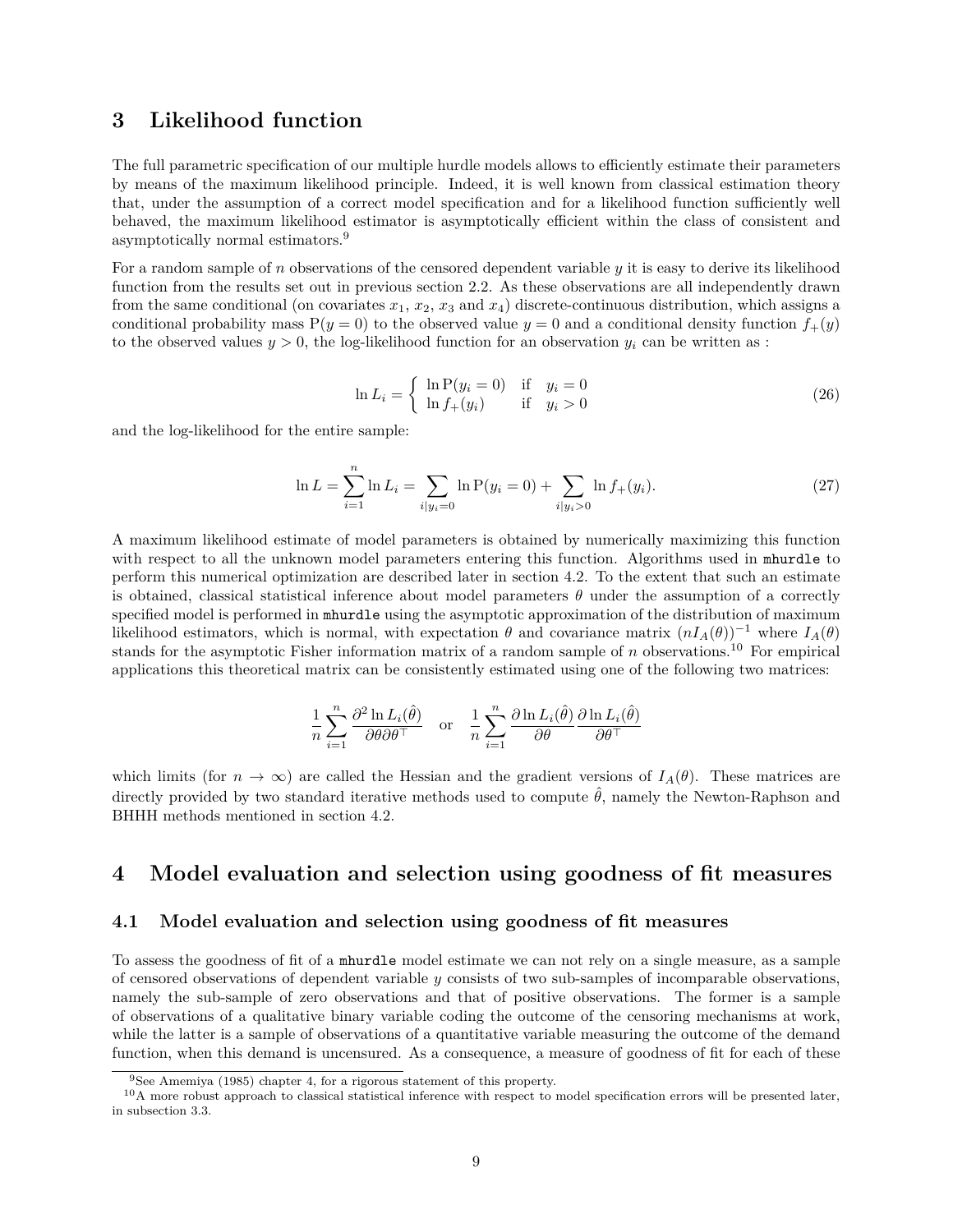two samples of observations must be used as the goodness of fit is not measured the same way in qualitative binary response models as in quantitative response models.

To this purpose, we reformulate a mhurdle model as a two-part model. The first-part specifies a model for the censoring mechanism explaining the outcome of the qualitative binary variable:

<span id="page-9-2"></span>
$$
d = \begin{cases} 0 & \text{if } y = 0 \\ 1 & \text{if } y > 0 \end{cases}
$$
 (28)

according to a probit model assigning the probability  $P(y = 0)$  to the censored observation  $(d = 0)$  and the probability  $P(y > 0) = 1 - P(y = 0)$  to the uncensored observation  $(d = 1)$ . Therefore, the log-likelihood for this first-part model is written as:

$$
\ln L_0 = \sum_{i=1}^{n} [(1 - d_i) \ln P(y_i = 0) + d_i \ln P(y_i > 0)].
$$
\n(29)

The second-part specifies, conditionally to an uncensored response being observed, the demand model explaining the outcome of quantitative variable *y* according to the following conditional density function:

<span id="page-9-3"></span>
$$
f(y|y>0) = f_{+}(y)/P(y>0).
$$
\n(30)

For this second-part model, the log-likelihood is written as:

$$
\ln L_{+} = \sum_{i=1}^{n} d_{i} [\ln f_{+}(y) - \ln P(y_{i} > 0)].
$$
\n(31)

Adding-up the log-likelihoods of these two-part model leads to:

$$
\ln L_0 + \ln L_+ = \sum_{i=1}^n [(1 - d_i) \ln P(y_i = 0) + d_i \ln f_+(y)]
$$
  
= 
$$
\sum_{i|y_i=0} \ln P(y_i = 0) + \sum_{i|y_i>0} \ln f_+(y_i) = \ln L,
$$
 (32)

meaning that the two-part model is entirely consistent with an integrated specification of mhurdle model.

To develop a measure of fit for binary response models which may be intuitively interpreted in a similar way to the coefficient of determination  $R^2$  in the linear regression model, Estrella (1998) suggests to rely on the relationship between  $R^2$  and the classical likelihood-based test statistics, namely the likelihood ratio (LR), Wald (W) and Lagrange multiplier/score (LM) statistics. In the normal linear regression model, where such relationships holds exactly for the likelihood ratio statistics<sup>[11](#page-9-0)</sup>, it is written as:

<span id="page-9-1"></span>
$$
R^2 = 1 - \exp\{-A\} \tag{33}
$$

with  $A = -(2/n) \ln(L_c/L_u)$  the average value of the likelihood ratio statistic,  $L_u$  the maximum value of the unconstrained likelihood, and *L<sup>c</sup>* the maximum value of the likelihood constrained by the hypothesis of a model without covariates (intercept-only model).

From this relationships, it follows that  $R^2 = 0$  for  $A = 0$ , which corresponds to the case where the fit of the unconstrained model is identical to that of the constrained model (worst fit), and  $R^2 = 1$  when  $A = \infty$ , the upper bound of the likelihood ratio statistic achieved when the fit of the unconstrained model is perfect (best fit). Between these two limits  $R^2$  increases with *A* according to a rescaling of *A* determined by a differential equation written as:

<span id="page-9-0"></span> $11$  For the Wald and Lagrange multiplier statistics such relationships holds only locally, in a neighborhood of the maintained hypothesis of an intercept-only model, and takes another functional form.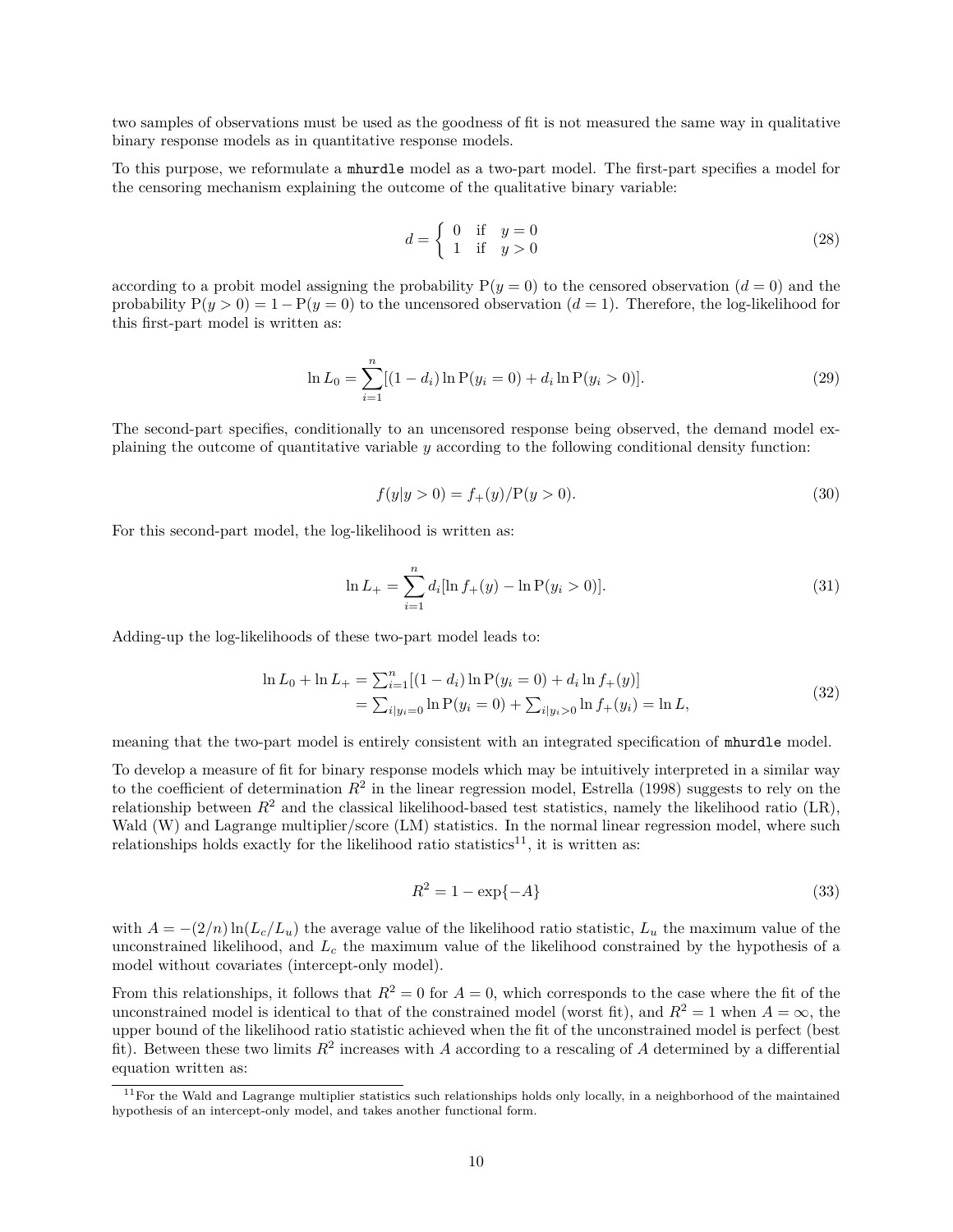$$
dR^2/(1 - R^2) = dA.
$$
\n(34)

These properties of relationships [\(33\)](#page-9-1) were adopted by Estrella (1998) as a set of requirements for developing a *R*<sup>2</sup> analog of the measure of fit for a binary response model. Taking into account that, contrary to the case of a normal linear regression model, for a binary response model the average likelihood ratio statistic *A* varies between 0 (when  $L_u = L_c$ ) and an upper finite bound  $B = -(2/n) \ln L_c$  (when  $L_u = 1$ ), a  $R^2$  analog for a binary response model is obtained by solving the differential equation:

$$
dR^2/(1 - R^2) = dA/(1 - A/B)
$$
\n(35)

with the initial condition  $R^2(0) = 0$ . This solution:

$$
R^2 = 1 - (1 - A/B)^B \tag{36}
$$

provides a rescaling of the likelihood ratio statistic for the binary response model that satisfies the condition  $R^2(B) = 1$  and converge towards the rescaling [\(33\)](#page-9-1) when  $B \to \infty$ .

To conclude, for assessing the goodness of fit of the two parts of a mhurdle model we shall use the following  $R^2$ -rescaling of likelihoods  $L_0$  and  $L_+$ :

<span id="page-10-2"></span>
$$
R_0^2 = 1 - (\ln L_{0c}/\ln L_{0u})^{(2/n)\ln L_{0c}} \quad \text{and} \quad R_+^2 = 1 - (L_{+c}/L_{+u})^{2/n} \tag{37}
$$

with  $n_+ = \sum_{i=1}^n d_i$  the sample size of uncensored observations.

Note that the estimation of an intercept-only mhurdle model is not generally possible in its original parametrization because in the absence of covariates many parameters are under-identified, and thus cannot be consistently estimated. To compute the maximum values of the constrained likelihoods  $L_{0c}$  and  $L_{+c}$ , we must respecify the probability distribution of dependent variable *y* by means of identifiable parameters. To this end we observe from formula [\(13\)](#page-6-0) that  $P(y > 0)$  is a constant  $P_+$ , and from formula [\(19\)](#page-6-2) that  $f_+(y)$  is proportional to the density function of  $T(y)$  which is normal with a constant expectation  $\mu$  and a constant variance  $s^2$ . Hence, the log-likelihood of the constrained first-part model is written as:

<span id="page-10-0"></span>
$$
\ln L_{0c} = n_+ \ln(1 - P_+) + n_+ \ln P_+, \tag{38}
$$

and provides the following maximum likelihood estimator for  $P_+$ :  $\hat{P}_+ = n_+/n$ . Similarly, the log-likelihood of the constrained second-part model is written as:

<span id="page-10-1"></span>
$$
\ln L_{+c} = \sum_{i=1}^{n} d_i \ln \phi \left( \frac{T(y_i) - \mu}{s} \right) - n_+ \ln(sP_+). \tag{39}
$$

leading to the following estimators for parameters  $\mu$  and  $s^2$ :  $\hat{\mu} = \sum_{i=1}^n d_i T(y_i) / n_+$  and  $\hat{s}^2 = \sum_{i=1}^n d_i (T(y_i) (\hat{\mu})^2/n_+$ .

The maximized values of constrained likelihoods  $L_{0c}$  and  $L_{+c}$  are obtained by inserting these estimators for parameters  $P_+$ ,  $\mu$  and  $s^2$  into formulas [\(38\)](#page-10-0) and [\(39\)](#page-10-1). Note that for the logarithmic transformation [\(5\)](#page-4-1) with a non-zero location parameter  $\alpha$ , the constrained log-likelihood [\(39\)](#page-10-1) must also be maximized with respect to this parameter. This maximization may be performed effectively by considering  $\hat{\mu}$  and  $\hat{s}^2$  as functions of  $\alpha$ , and maximizing the concentrated log-likelihood obtained by inserting these conditional estimators into constrained log-likelihood [\(39\)](#page-10-1), which becomes a function of the single parameter  $\alpha$  written as:

$$
\ln \max_{\mu, \sigma^2} L_{+c} = -\frac{n_+}{2} \left[ 1 + \ln \left( 2\pi \frac{n_+}{n} \right) + \ln \hat{s}^2(\alpha) \right]. \tag{40}
$$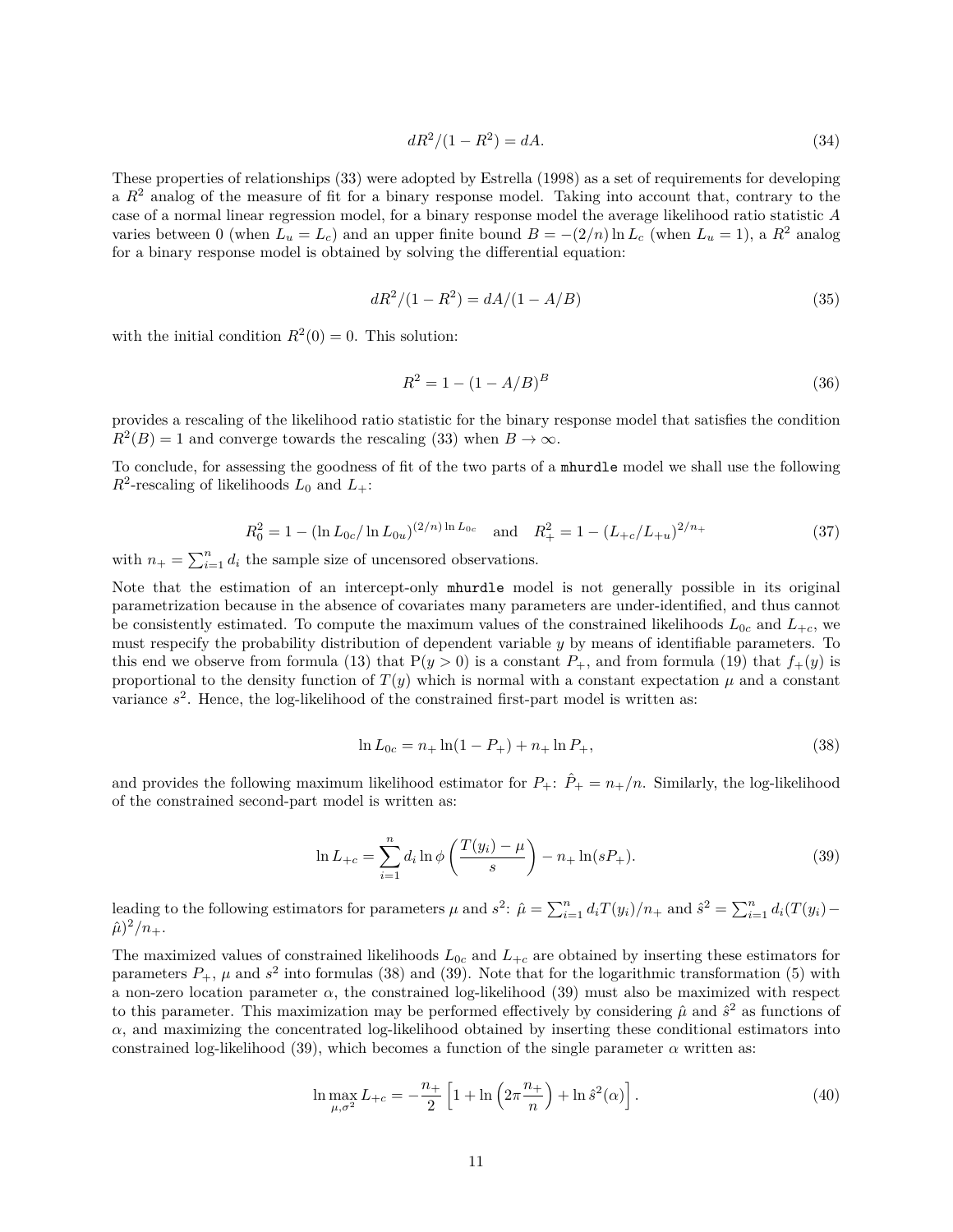Goodness of fit measures [\(37\)](#page-10-2) can also be used for model selection, a decision problem dealing with the identification, among several model specifications used to explain the same dependent variable, of the one that is best suited to explain the sample of available observations. From this point of view, goodness of fit measures [\(37\)](#page-10-2) allow to identify the model specification achieving the best in-sample fit. To be fair, the goodness of fit measure used for model selection must account for differences in the degree of model parametrization. Indeed, the value of the above goodness of fit measures can be improved by increasing model parametrization, because model estimation is performed by maximizing the model likelihood function from which functionally depend the goodness of fit measures we consider. Consequently, a penalty that increases with the number of model parameters should be added to formulas [\(37\)](#page-10-2). To this purpose, we shall rely on THEIL(1971)'s correction of the coefficient of determination in the linear regression model. This leads to the following adjusted  $R^2$ -rescaling of likelihoods  $L_0$  and  $L_+$ :

$$
\bar{R}_0^2 = 1 - \frac{n-1}{n-K} (\ln L_{0c} / \ln L_{0u})^{(2/n)\ln L_{0c}} \quad \text{and} \quad \bar{R}_+^2 = 1 - \frac{n-K_0}{n-K} (L_{+c}/L_{+u})^{2/n_+}
$$
(41)

with *K* and  $K_0$  the number of parameters in the unconstrained model and the number of parameters in the constrained second-part model, respectively. Such adjustments may not be relevant in large samples but may be relevant in small samples.

#### <span id="page-11-0"></span>**4.2 Model selection using Vuong tests**

Model evaluation can also be tackled from the point of view of the model specification that is favored in a formal test comparing two model alternatives.

This second model selection criterion relies on the use of a test proposed by Vuong (1989). According to the rationale of this test, the "best" parametric model specification among a collection of competing specifications is the one that minimizes the Kullback-Leibler Information Criterion (KLIC), namely a measure of the distance between the conditional probability mass/density function<sup>[12](#page-11-1)</sup>  $f(y|x;\theta)$  of a possibly misspecified parametric model and that of the true unknown model denoted by  $h(y|x)$ , defined by the following formula:

$$
KLIC = E\left[\ln\left(\frac{h(y|x)}{f(y|x;\theta_*)}\right)\right] = \int \ln\left(\frac{h(y|x)}{f(y|x;\theta_*)}\right) dH(y,x),\tag{42}
$$

where  $H(y, x)$  denotes the distribution function of the true joint distribution of  $(y, x)$  and  $\theta_*$  the probability limit, with respect to  $H(y, x)$ , of the so called quasi-maximum likelihood estimator  $\hat{\theta}$  obtained by applying the maximum likelihood method when  $f(y|x; \theta)$  is misspecified. Note that KLIC criterion takes a minimum value of 0 when there is a value  $\theta_0$  of parameter vector  $\theta$  such that  $f(y|x; \theta_0) = h(y|x)$  almost everywhere<sup>[13](#page-11-2)</sup>, meaning that conditional probability function  $f(y|x;\theta)$  is correctly specified. At the opposite, KLIC will take large values when  $f(y|x; \theta)$  very poorly specifies the true conditional probability function  $h(y|x)$ .

As the application of this model selection criterion equals selecting the model specification for which the quantity:

$$
E[\ln f(y|x; \theta_*)] = \int \ln f(y|x; \theta_*) dH(y, x)
$$
\n(43)

is the largest, given two competing models with conditional probability functions  $f(y|x;\theta)$  and  $g(y|x;\pi)$ and parameter vectors  $\theta$  and  $\pi$  of size K and L, respectively, Vuong suggests to discriminate between these models by testing the null hypothesis:

$$
f(y|x) = P(y=0|x)^{1-d} f_+(y|x)^d,
$$

<span id="page-11-1"></span> $12$ For mhurdle models, this conditional probability function is written as :

with *d* defined by formula [\(28\)](#page-9-2).

<span id="page-11-2"></span><sup>&</sup>lt;sup>13</sup>By "almost everywhere" we mean: for all points of the support of the true distribution of  $(y, x)$  except those for which the probability  $P_H[(y, x) : f(y|x; \theta_0) \neq h(y|x)] = 0.$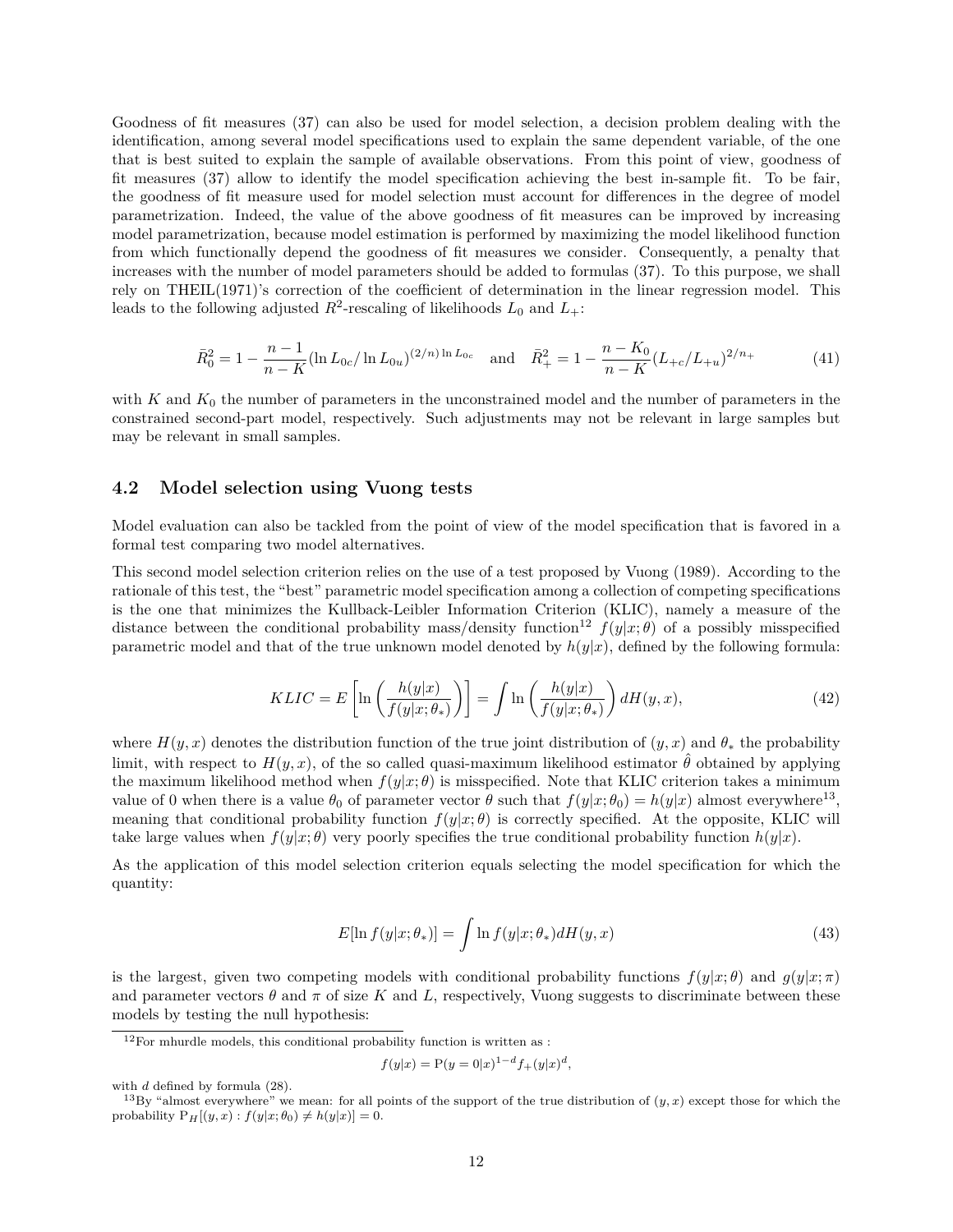$$
H_0: E[\ln f(y|x; \theta_*)] = E[\ln g(y|x; \pi_*)] \Longleftrightarrow E\left[\ln \frac{f(y|x; \theta_*)}{g(y|x; \pi_*)}\right] = 0,
$$

meaning that the two models are equivalent, against either:

$$
H_f: E[\ln f(y|x; \theta_*)] > E[\ln g(y|x; \pi_*)] \Longleftrightarrow E\left[\ln \frac{f(y|x; \theta_*)}{g(y|x; \pi_*)}\right] > 0,
$$

meaning that specification  $f(y|x; \theta)$  is better than  $g(y|x; \pi)$ , or:

$$
H_g: E[\ln f(y|x; \theta_*)] < E[\ln g(y|x; \pi_*)] \iff E\left[\ln \frac{f(y|x; \theta_*)}{g(y|x; \pi_*)}\right] < 0,
$$

meaning that specification  $g(y|x;\pi)$  is better than  $f(y|x;\theta)$ .

The quantity  $E[\ln f(y|x; \theta_*)]$  is unknown but it can be consistently estimated, under some regularity conditions, by  $1/n$  times the log-likelihood evaluated at the quasi-maximum likelihood estimator for  $\theta$ . Hence, 1*/n* times the log-likelihood ratio statistic:

$$
LR(\hat{\theta}, \hat{\pi}) = \sum_{i=1}^{n} \ln \frac{f(y_i|x_i; \hat{\theta})}{g(y_i|x_i; \hat{\pi})}
$$
(44)

is a consistent estimator for  $E[\ln(f(y|x; \theta_*)/g(y|x; \pi_*))]$ .

Therefore, an obvious test of  $H_0$  consists in verifying whether a LR-based statistic differs from zero. The distribution of such a statistic can be worked out even when the true model is unknown, as the quasi-maximum likelihood estimators  $\hat{\theta}$  and  $\hat{\pi}$  converge in probability to the pseudo-true values  $\theta_*$  and  $\pi_*$ , respectively, and have asymptotic normal distributions centered on these pseudo-true values.

In his seminal paper Vuong (1989) suggests to use different LR-based statistic according to the relation linking the two competing models, which may be nested, strictly non-nested or overlapping models.<sup>[14](#page-12-0)</sup>

In a recent paper Shi (2015) has criticized Vuong testing procedures for discriminating between competing models by showing that they can generate severe size distortions in finite samples. She develops a new test statistic that corrects these size distortions and which universally applies to nested, strictly non-nested and overlapping models. The rationale of Shi test statistic consists in correcting two finite sample size distortions present in the test statistic used by Vuong to discriminate two strictly non-nested models, namely:

$$
T_{LR} = \frac{LR(\hat{\theta}, \hat{\pi})/\sqrt{n}}{\hat{\omega}},\tag{45}
$$

with  $\hat{\omega}^2$  a sample analogue consistent estimator of the variance of the asymptotic distribution of the numerator of statistic  $T_{LR}$ , which is  $N(0, \omega^2)$  under the null hypothesis  $H_0$ .

The first size distortion is due to a bias of order  $O(1/n)$  present in the expectation of the asymptotic distribution of the numerator of  $T_{LR}$  under  $H_0$ . This expectation is written as  $-tr(V)/(2n)$  with  $tr(V)$  =  $tr(A_F^{-1}B_F) - tr(A_G^{-1}B_G)$ , where  $A_F$  and  $B_F$  are the limits of the Hessian and of the gradient version of the Fisher information matrix of model  $F_{\theta}$ , respectively, and  $A_G$  and  $B_G$  those of model  $G_{\pi}$ . Therefore, for a model for which the information identity  $A + B = O$  holds  $\delta = -tr(A^{-1}B) = tr(I)$  is equal to the number of model parameters. This suggests to consider  $\delta$  as a measure of the degree of model parametrization which increases with the number of model parameters and with the discrepancy of the information identity resulting from the nonlinearity of the model with respect to its parameters. As a consequence, the finite sample bias of statistic  $LR(\hat{\theta}, \hat{\pi})/n$  is given by  $(-\delta_F + \delta_G)/(2n)$ . It will be negligible for models of similar

<span id="page-12-0"></span><sup>&</sup>lt;sup>14</sup>These classical Vuong tests have been programmed in our former version of mhurdle presented in Carlevaro et al. (2012).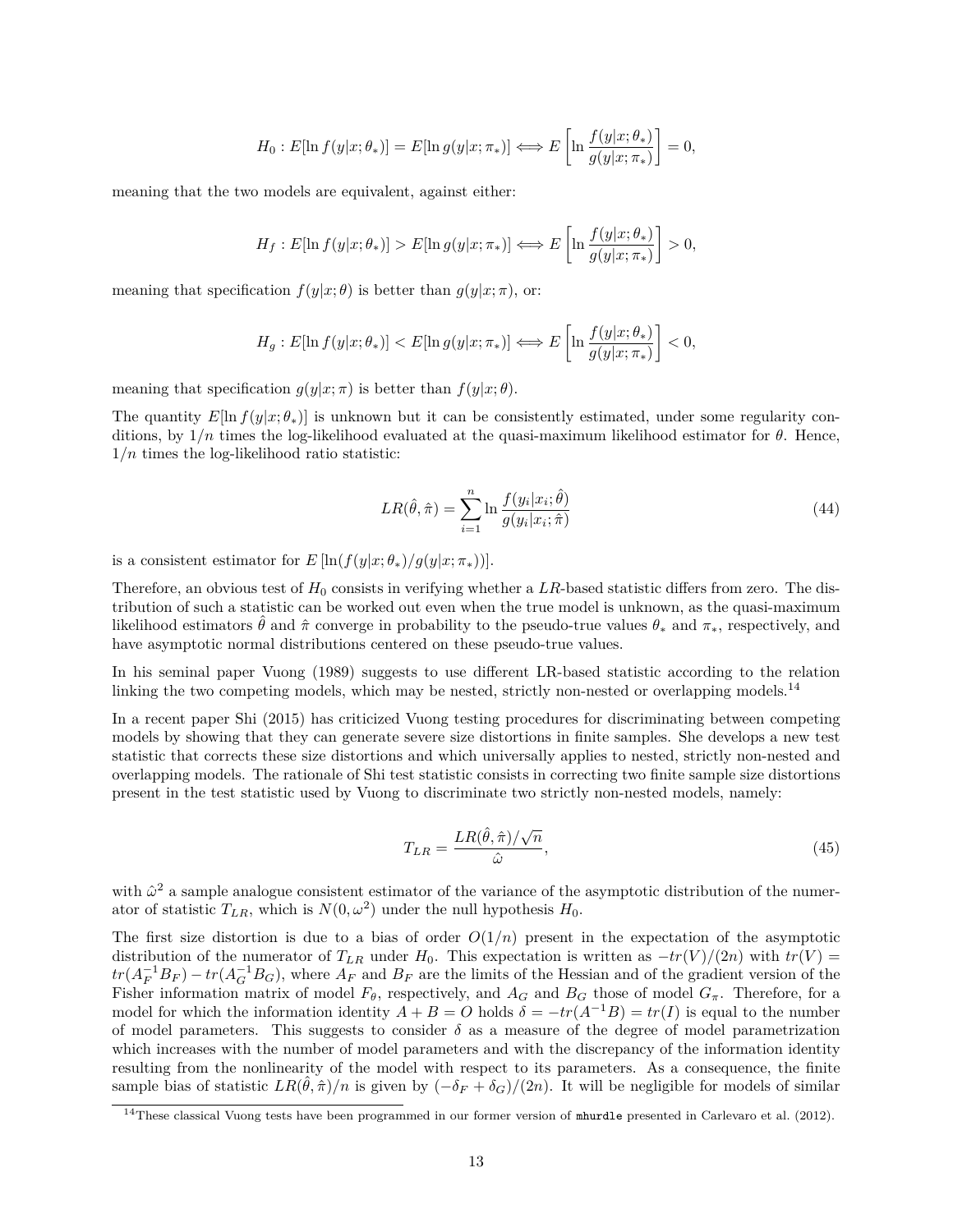degrees of parametrization but negative and of possibly significant magnitude when model  $F_{\theta}$  is more heavily and non-linearly parameterized than model  $G_{\pi}$ . Hence, in order to avoid an over-rejection of  $H_0$  in favor of the more parameterized model, Shi suggests to correct the Vuong statistic  $T_{LR}$  by subtracting to  $LR(\hat{\theta}, \hat{\pi})$ a consistent estimator of its asymptotic bias under  $H_0$ , namely  $-tr(\hat{V})/2$  with  $\hat{V}$  a consistent estimator of matrix *V* .

The second adjustment of Vuong statistic  $T_{LR}$  suggested by Shi is intended to prevent the denominator  $\hat{\omega}$ of this statistic from taking values close to zero with non negligible probability, which contributes to create a fat tail for the distribution of  $T_{LR}$ . This adjustment consists in adding a positive constant term to  $\hat{\omega}^2$ , written as  $ctr(\hat{V}^2/n)$  with *c* a positive constant chosen according to a data-dependent method,<sup>[15](#page-13-0)</sup> in order to avoid large values of *TLR* when its denominator is close to zero while its numerator is not.

Finally the modified Vuong test by Shi, called by her a *non-degenerate Vuong test*, uses the following statistic:

$$
T_{LR}^{mod} = \frac{(LR(\hat{\theta}, \hat{\pi}) + \text{tr}(\hat{V})/2)/\sqrt{n}}{\sqrt{\hat{\omega}^2 + \text{ctr}(\hat{V}^2)/n}}.
$$
\n(46)

To completely remove the asymptotic size distortion, Shi proposes to compute a simulated critical value  $cv(a)$ , which has a well controlled asymptotic size, in the sense that, asymptotically and for any  $c \ge 0$ , the probability of rejecting *H*<sup>0</sup> when it is true is upper bounded by *a*. [16](#page-13-1) By systematically changing the value of *a* in order to equalize the simulated critical value  $\text{cv}(a)$  to the observed value of statistic  $T_{LR}^{mod}$ , it is possible to derive a simulated p-value allowing to perform a non-degenerate Vuong test at any controlled asymptotic size level.

For non-nested models the test is two sided. It is carried out by rejecting *H*<sup>0</sup> if the simulated p-value is less than the selected size level *a*, and in favor of either  $H_f$  if  $T_{LR}^{mod} > 0$ , or of  $H_g$  if  $T_{LR}^{mod} < 0$ .

For nested models the test is one sided because the nested model cannot be closer to the true unknown model than the nesting model according to the KLIC criterion. Supposing without loss of generality that model  $G_{\pi}$  is nested into model  $F_{\theta}$ , the test is carried out by rejecting  $H_0$  in favor of  $H_f$  if the simulated p-value is less than the selected size level *a*. Note that this test is a robust alternative to the usual LR-test for testing the statistical significance of a priori restrictions on the parameters of model  $F_{\theta}$ , in the sense that it allows the unrestricted model to be misspecified.

A last comment deserves to be devoted to the choice of the size  $\alpha$  of the test, which measures the probability of rejecting *H*<sup>0</sup> when it is true, and thus the risk of favoring, on grounds of statistical evidence, the use of one of two competing models while they are equivalent. This choice is routinely made by assuming a low value of  $\alpha$  (5% or 1%) without referring to the operational meaning of the test result. But in a decision-making framework of selection between two models, the size of the test can be chosen as large as desired because if the two models are equivalent it is irrelevant to use one or the other of these two models. On the other end, the risk of the second kind, namely the probability of rejecting either  $H_f$  or  $H_g$  when one of these two models is true, must be minimized, because concluding that the two models are equivalent does not allow deciding which one of them should be used. Not rejecting  $H_0$  simply point out that further sample information is needed to determine, with the desired degree of certainty, which of the two model alternatives is the more suitable for the intended uses.

But how to proceed if further data-gathering is impossible, which is the typical situation faced in econometric studies. In this situation the discrimination test between two models must be reformulated as a Simon (1943) symmetric test, namely a binary choice between models  $F_{\theta}$  and  $G_{\pi}$  where none of these models is privileged as a null hypothesis of a classical asymmetric Neyman-Pearson test. This reformulation removes the irrelevant hypothesis of doubt  $H_0$  from the decision-making framework by forcing the test to always conclude in favor of one of the two confronted models, which seems appropriate when there is no a priori evidence to

<span id="page-13-0"></span><sup>15</sup>Except for nested models, where *c* is set equal to zero

<span id="page-13-1"></span><sup>&</sup>lt;sup>16</sup>For a two sided test this size is  $P[|T_{LR}^{mod}| > \text{cv}(a)|H_0]$ , and for a one sided test  $P[T_{LR}^{mod} > \text{cv}(a)|H_0]$ .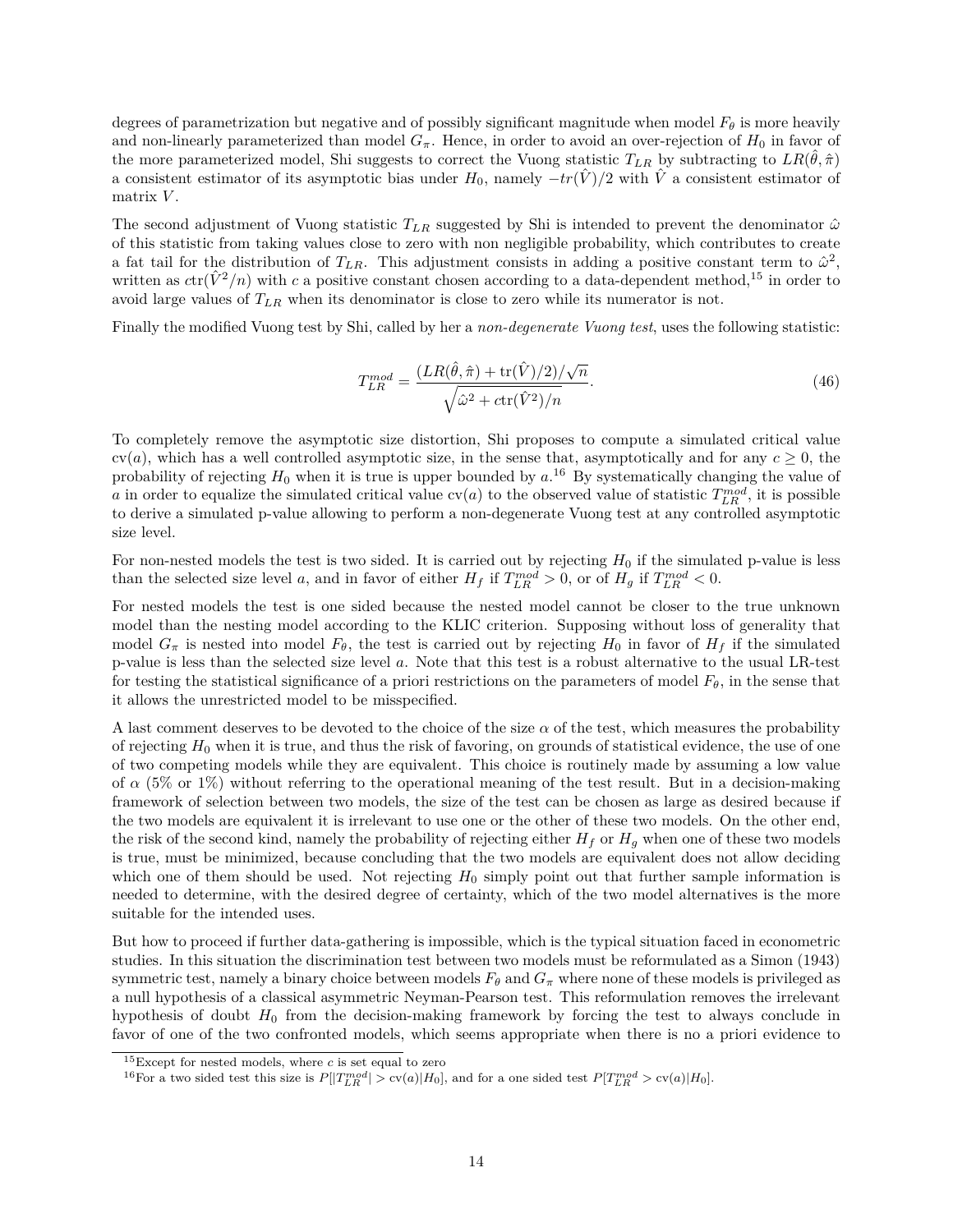consider one of the two models more plausible than the other<sup>[17](#page-14-1)</sup>. The test is carried out by first computing the value of statistic  $T_{LR}$  or  $T_{LR}^{mod}$ , then by rejecting model  $G_{\pi}$  in favor of model  $F_{\theta}$  when this value is positive, and conversely by rejecting  $F_{\theta}$  in favor of  $G_{\pi}$  when the value is negative.<sup>[18](#page-14-2)</sup> The probability of committing an error with this symmetric test (accepting model  $F_{\theta}$  when it is worse than  $G_{\pi}$ )<sup>[19](#page-14-3)</sup> is a function of  $D = E[\ln(f(y|x; \theta_*)/g(y|x; \pi_*))]$ , since the tested hypothesis is a composite one leaving unspecified the absolute value of the distance *D* between the distributions of models  $F_{\theta}$  and  $G_{\pi}$ . This risk is maximum for  $D = 0$  and decreases with  $|D|$ . The exact value of this risk can be found by integrating the density function of statistics  $T_{LR}$  or  $T_{LR}^{mod}$  over its negative values<sup>[20](#page-14-4)</sup>.

#### <span id="page-14-0"></span>**4.3 Prediction and marginal effects**

Prediction with a causal model like mhurdle of an observable dependent random variable z refers to defining a function of model covariates x providing, for any admissible value of x, a point estimate  $\hat{z}$  of z whose prediction error  $e = z - \hat{z}$  is minimized according to some criterion. In the frame of classical or frequentist statistical inference paradigm, an optimal conditional predictor of  $z$ , for a given value of covariates  $x$ , is defined as the one that minimizes the expectation of the squared conditional prediction error, namely  $E[e^2|x]$ called the mean-square error of prediction. Using this criterion leads to select as optimal predictor for *z* its conditional expectation  $E[z|x]$ , called the best mean-square error predictor for z.

As defined by identity [\(2\)](#page-3-3), the dependent observable variable *y* of mhurdle is a mixture of a fqualitative and a quantitative variables whose expectation has no actual meaning, the zero-value of *y* denoting the numerical value taken by the binary dummy variable  $d$  when the observation of latent variable  $y_2^*$  is censored. Therefore, for a predictive purpose, one must disentangle the qualitative component of *y* from its purely quantitative component. This can be done by solving the prediction problem of *y* in the framework of the two-part respecification of mhurdle models presented in section 3.2.

The first-part of this model explains the outcome of the qualitative component of *y* using the binary variable *d*, whose best mean-square error predictor is given by:

<span id="page-14-6"></span>
$$
E[d|x] = 0 \times P(y=0) + 1 \times P(y>0) = P(y>0),
$$
\n(47)

with  $P(y > 0)$  specified by formulas [\(13\)](#page-6-0), [\(14\)](#page-6-3), [\(15\)](#page-6-4), [\(20\)](#page-7-1), [\(22\)](#page-7-2) and [\(24\)](#page-7-3).

The second-part of the model explains the outcome of the quantitative component of *y* taking positive real values according to the density function [\(30\)](#page-9-3). Accordingly, the best mean-square error predictor of  $y > 0$  is given by:

<span id="page-14-7"></span>
$$
E[y|y > 0, x] = \int_0^\infty y \frac{f_+(y)}{P(y > 0)} dy = \frac{E[y|x]}{P(y > 0)},
$$
\n(48)

with  $f_{+}(y)$  specified by formulas [\(19\)](#page-6-2), [\(21\)](#page-7-4), [\(23\)](#page-7-5) and [\(25\)](#page-7-6).

For the special cases of transformations  $T(\cdot)$  identity and logarithmic focused in this paper, closed analytical forms for  $E[y|x]$  can be established<sup>[21](#page-14-5)</sup>.

<span id="page-14-1"></span><sup>&</sup>lt;sup>17</sup>The assumption of a Bayesian probability of one half for the plausibility a priori of both confronted models may not be appropriate in the case of two nested models, where one is a special case of the other, and thus the former less plausible than the latter. For these models, an asymmetric Neyman-Person test where the restricted model represents the null hypothesis and the unrestricted model the alternative hypothesis seems more appropriate, in particular when the model parameters on which restrictions are tested have an economic meaning.

<span id="page-14-3"></span><span id="page-14-2"></span><sup>&</sup>lt;sup>18</sup>For nested models, Simon's approach always leads to favor the nesting (unrestricted) model to the nested (restricted) one. <sup>19</sup>There is no need to distinguish between error of the first and second kind, since an error of the first kind for testing  $H_f$ against  $H_g$  (rejecting model  $F_\theta$  when it is better than model  $G_\pi$ ) is an error of the second kind for testing  $H_g$  against  $H_f$ (accepting model  $G_{\pi}$  when it is worse than  $F_{\theta}$ ), and vice versa.

<span id="page-14-4"></span><sup>&</sup>lt;sup>20</sup>For the Vuong statistic  $T_{LR}$  this distribution for testing  $H_f$  against  $H_q$  is  $N(D,1)$  with  $D \ge 0$ . Hence, the risk of rejecting model  $F_{\theta}$  when it is better than model  $G_{\pi}$  is equal to  $P(N(0,1) < -D) = \Phi(-D)$ . This probability decreases from 1/2 to 0 when *D* increases from 0 to  $\infty$ .

<span id="page-14-5"></span> $^{21}\mathrm{Proofs}$  for the analytical forms [\(49\)](#page-15-0) and [\(53\)](#page-15-1) are available from the authors.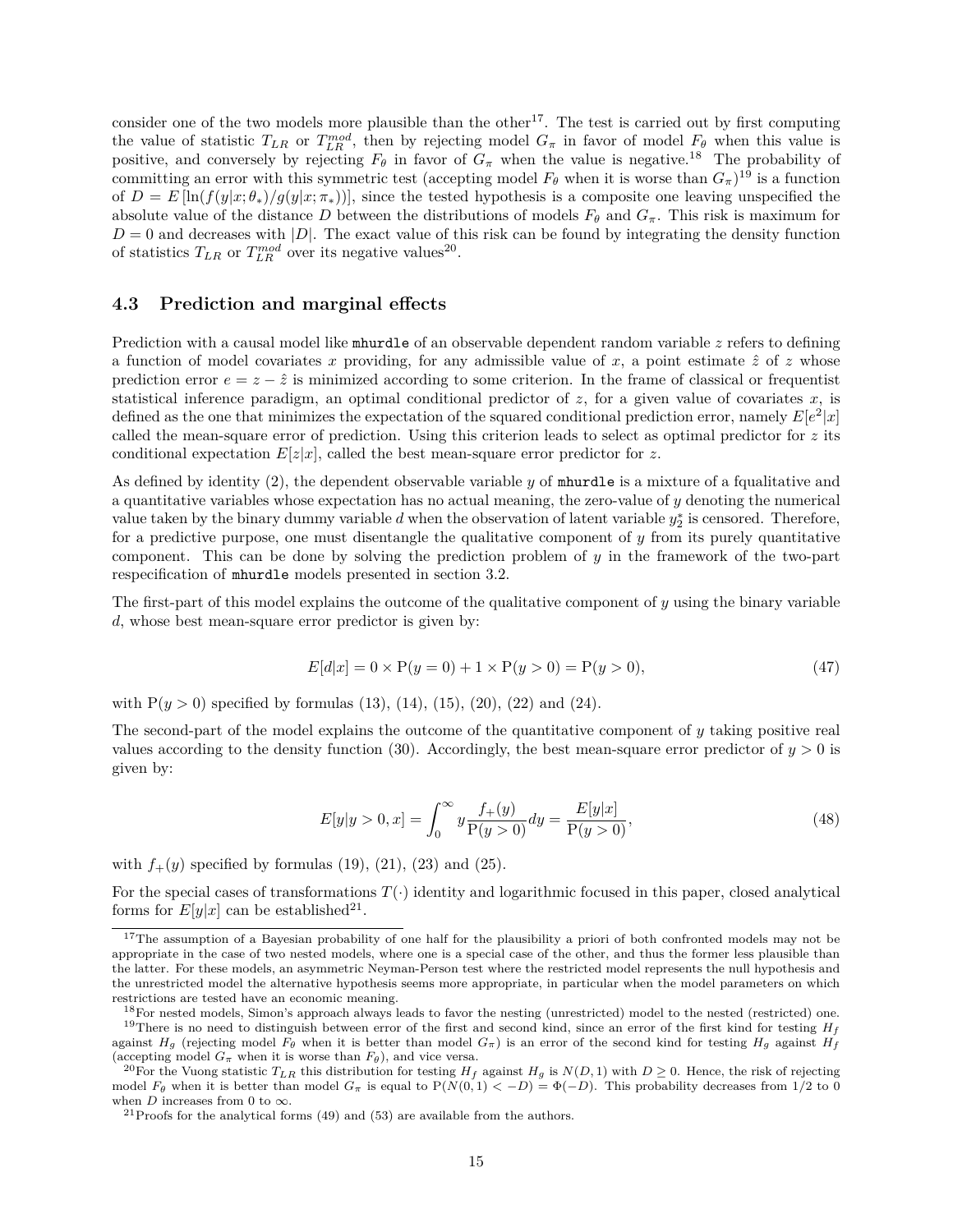For the identity transformation  $T(y_2^*) = y_2^*$ , this analytical closed form for trivariate hurdle models with density function  $f_+(y)$  specified by formula [\(19\)](#page-6-2) is written as:

<span id="page-15-0"></span>
$$
E[y|x] = \frac{\Phi_{123}}{\Phi_3} \beta_2^\top x_2 + \frac{\sigma}{\Phi_3} \left( \phi_2 \Phi_{13|2} + \rho_{12} \phi_1 \Phi_{23|1} + \rho_{23} \phi_3 \Phi_{12|3} \right),\tag{49}
$$

where

$$
\Phi_{123} = \Phi\left(\beta_1^\top x_1, \frac{\beta_2^\top x_2}{\sigma}, \beta_3^\top x_3; \rho\right), \quad \phi_i = \phi(\beta_i^\top x_i), \quad i = 1, 3, \quad \phi_2 = \phi\left(\frac{\beta_2^\top x_2}{\sigma}\right),
$$
  

$$
\Phi_{ij|k} = \Phi\left(\frac{\mu_{i|k}}{\sigma_{i|k}}, \frac{\mu_{j|k}}{\sigma_{j|k}}; \rho_{ij|k}\right), \quad i \neq j \neq k, \quad \mu_{i|k} = \beta_i^\top x_i - \rho_{ik}\beta_k^\top x_k, \quad k = 1, 3,
$$
  

$$
\mu_{i|2} = \beta_i^\top x_i - \rho_{i2}\frac{\beta_2^\top x_2}{\sigma}, \quad \sigma_{i|k} = \sqrt{1 - \rho_{ik}^2}, \quad \rho_{ij|k} = \frac{\rho_{ij} - \rho_{ik}\rho_{jk}}{\sigma_{i|k}\sigma_{j|k}}.
$$

The closed forms for bivariate and univariate hurdle models with density function *f*+(*y*) specified by formulas  $(21), (23)$  $(21), (23)$  $(21), (23)$  and  $(25),$  are written as:

$$
E[y|x] = \frac{\Phi_{23}}{\Phi_3} \beta_2^{\top} x_2 + \frac{\sigma}{\Phi_3} (\phi_2 \Phi_{3|2} + \rho_{23} \phi_3 \Phi_{2|3}), \qquad (50)
$$

$$
E[y|x] = \Phi_{12}\beta_2^{\top}x_2 + \sigma\left(\phi_2\Phi_{1|2} + \rho_{12}\phi_1\Phi_{2|1}\right),\tag{51}
$$

$$
E[y|x] = \Phi_2 \beta_2^\top x_2 + \sigma \phi_2,\tag{52}
$$

respectively.

Similarly, closed analytical forms for  $E[y|x]$  can be established in the case of the logarithmic transformation  $T(y_2^*) = \ln(y_2^* + \alpha)$ . For trivariate, bivariate and univariate hurdle models with density function  $f_+(y)$ specified by formulas  $(19)$ ,  $(21)$ ,  $(23)$  and  $(25)$  these closed forms are written, respectively:

<span id="page-15-1"></span>
$$
E[y|x] = \frac{e^{\beta_2^{\top} x_2 + \frac{1}{2}\sigma^2}}{\Phi_3} \Phi\left(\beta_1^{\top} x_1 + \rho_{12}\sigma, \frac{\beta_2^{\top} x_2 - \ln \alpha}{\sigma} + \sigma, \beta_3^{\top} x_3 + \rho_{23}\sigma; \rho\right) - \frac{\alpha}{\Phi_3} \Phi_{123},
$$
(53)

with  $\Phi_{123} = \Phi(\beta_1^\top x_1, (\beta_2^\top x_2 - \ln \alpha)/\sigma, \beta_3^\top x_3; \rho),$ 

$$
E[y|x] = \frac{e^{\beta_2^{\top} x_2 + \frac{1}{2}\sigma^2}}{\Phi_3} \Phi\left(\frac{\beta_2^{\top} x_2 - \ln \alpha}{\sigma} + \sigma, \beta_3^{\top} x_3 + \rho_{23} \sigma; \rho_{23}\right) - \frac{\alpha}{\Phi_3} \Phi_{23},\tag{54}
$$

$$
E[y|x] = \frac{e^{\beta_2^T x_2 + \frac{1}{2}\sigma^2}}{\Phi_3} \Phi\left(\beta_1^T x_1 + \rho_{12}\sigma, \frac{\beta_2^T x_2 - \ln \alpha}{\sigma} + \sigma; \rho_{12}\right) - \frac{\alpha}{\Phi_3} \Phi_{12},\tag{55}
$$

$$
E[y|x] = e^{\beta_2^{\top} x_2 + \frac{1}{2}\sigma^2} \Phi\left(\frac{\beta_2^{\top} x_2 - \ln \alpha}{\sigma} + \sigma\right) - \frac{\alpha}{\Phi_3} \Phi_2.
$$
 (56)

The marginal effects we consider refer to the change in the value of predictors [\(47\)](#page-14-6) and [\(48\)](#page-14-7) generated by a ceteris paribus increase of a model covariate, the value of the other model covariates being kept unchanged, as in a laboratory experiment.

The definition of the marginal effect of a mhurdle covariate  $x_0$  on a dependent variable of the model, depends on the scale of measure of  $x_0$ . When  $x_0$  is a continuous quantitative variable measured either on an interval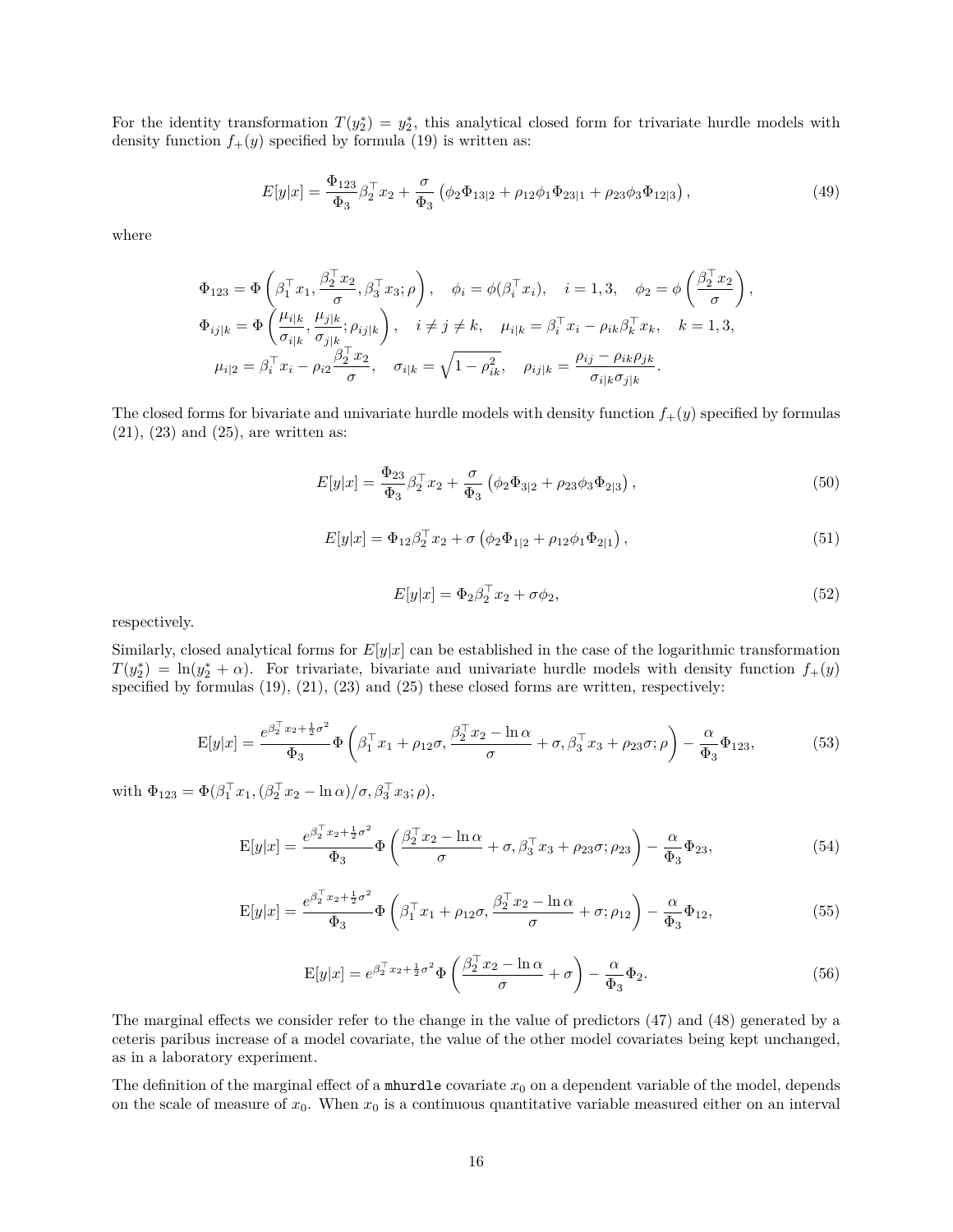or on a ratio scale,<sup>[22](#page-16-0)</sup> the marginal effect of  $x_0$  on predictor [\(47\)](#page-14-6) or [\(48\)](#page-14-7) is the first derivative of the predictor with respect to  $x_0$ , namely the rate of change in the value of the predictor generated by a ceteris paribus infinitesimal increase of  $x_0$ . Similarly, if  $x_0$  is a count variable measuring the size of a population of individuals or objects which can only vary by integers, the marginal effect will be defined as the finite change in the predictor induced by a ceteris paribus unit increase of  $x_0$ .

When  $x_0$  is a qualitative explanatory variable that can be in one and only one of  $K \geq 2$  different mutually exclusive and exhaustive situations called attributes, it is usual to code it as a column vector of *K* dummy variables  $x_0 = [d_k]_{k=1,\dots,K}$ , taking values  $d_h = 1$  and  $d_k = 0, \forall k \neq h$  when the observed attribute of  $x_0$  is the one indexed by  $h$ . In this case, considering  $x_0$  as the first (vector) element of one of mhurdle covariate vectors  $x_i$ ,  $i = 1, ..., 4$ , the first term of the corresponding linear combination  $\beta_i^{\top} x_i$  will take the value  $\beta_{ih}$ .

Yet, this dummy coding of a nominal explanatory variable[23](#page-16-1) has an annoying drawback: because the *K* dummy variables are linearly related by the constraint  $\sum_{k=1}^{K} d_k = 1$ , the parameters  $\beta_{ik}, k = 1, ..., K$  are not identified and therefore not estimable when vector *β<sup>i</sup>* does contain an intercept term. To avoid this inconvenience, it is suggested to suppress from a *K*-attribute dummy coding one of the *K* dummies, the discarded attribute playing the role of a "reference attribute" with respect to which the impact on  $\beta_i^{\top} x_i$  of one of the  $K-1$  remaining attributes is measured. Indeed, substituting in  $\sum_{k=1}^{K} \beta_{ik} d_k$  dummy variable  $d_K$ of reference attribute K by  $d_K = 1 - \sum_{k=1}^K d_k$ , we obtain  $\sum_{k=1}^{K-1} (\beta_{ik} - \beta_{iK}) d_k + \beta_{iK}$ , showing that the impact on  $\beta_i^{\top} x_i$  of attribute *k* is measured by parameter  $b_k = \beta_{ik} - \beta_{iK}$  called contrast with respect to attribute *K*, while the impact coefficient  $\beta_{iK}$  is included in vector  $\beta_i$  as an intercept, or incorporated to an already existing intercept of this vector. Consequently, the marginal effect of a change of  $x<sub>0</sub>$ , from attribute *h* to attribute *k*, will be defined as the finite change in the predictor induced by a ceteris paribus change of the first term of  $\beta_i^T x_i$  from contrast  $b_{ih}$  to contrast  $b_{ik}$ , with obviously  $b_K = 0$ .

When  $x_0$  is a nominal qualitative variable whose  $K$  attributes may be partially or totally ordered according to some meaningful criterion (for example the educational level measured and ranked according to the highest level of diploma awarded), it is possible to use a dummy coding allowing to assess the degree of monotonicity between a ceteris paribus marginal increment of  $x<sub>0</sub>$  from one attribute level to the next higher attribute level, and its impact on the dependent variable predictor. To this purpose, this impact generated by the marginal increment of  $x_0$  from its attribute of rank  $k-1$  to its attribute of immediately higher rank  $k$ must be measured by the following marginal contrasts:  $\gamma_k = \beta_{ik} - \beta_{i,k-1}, k = 2, ..., K$ . Hence, substituting in  $\sum_{k=1}^{K} \beta_{ik} d_k$  parameters  $\beta_{ik}$  by the following solution of the former recurrence equations with respect to  $\gamma_k, k = 2, ..., K$ , namely  $\beta_{i1} + \sum_{h=2}^k \gamma_h$  leads to the following recoding of the *K*-attribute dummy coding in terms of marginal contrasts:  $\beta_{i1} + \sum_{k=2}^{K} \gamma_k \delta_k$  with  $\delta_k = \sum_{h=k}^{K} d_h$ . Consequently, the marginal effect of a change of  $x_0$ , from pre-ordered attributes  $k-1$  to  $k$ , will be defined as the finite change in the predictor induced by a ceteris paribus change of the first term of  $\beta_i^{\top} x_i$  from marginal contrast  $\gamma_{k-1}$  to marginal contrast  $\gamma_k$ , with  $\gamma_1 = 0$ .

So far, punctual prediction and marginal effects for a mhurdle independent variable have been tackled by assuming known the value of the model parameters. However, to be operational these formulas must be quantified by means of an estimate of these theoretical parameters. Using the maximum likelihood estimate  $\hat{\theta}$  of model parameters  $\theta$  presented in section 3.1, provide an implied maximum likelihood estimator for a column-vector  $h(\theta)$  of best mean-square error predictors [\(47\)](#page-14-6), [\(48\)](#page-14-7), and/or marginal effects of these predictors, namely  $h(\hat{\theta})$ . This estimator is, as  $\hat{\theta}$ , a consistent and asymptotically normal estimator for  $h(\theta)$  whose asymptotic distribution can be derived from a linearization of  $h(\hat{\theta})$  around  $\theta$  called the "delta method", which leads to the following asymptotic variance-covariance matrix of  $h(\hat{\theta})$ :  $(1/n)(\partial h/\partial \theta^{\top})I_A(\theta)^{-1}(\partial h/\partial \theta^{\top})^{\top}$ .

<span id="page-16-0"></span> $^{22}$ A variable is said to be quantitative when the distance between two states of the variable can be measured, as for a physical magnitude, using the usual notion of distance between real numbers. This condition is fulfilled when a unit of measure, namely the distance between two particular states of the variable, can be used as a standard to express the distance between any pair of states as multiples of the unit of measure. This scale of measurement is said to be a cardinal or interval scale if the origin of the scale, numerically coded by zero, is arbitrary; it is said to be a measure or ratio scale if the origin of the scale is unique and not arbitrary; finally, it is said to be a count scale if its origin and unit of measure are both unique and not arbitrary.

<span id="page-16-1"></span> $^{23}$ A qualitative variable is said to be nominal if its "scale of measure" allows to determine whether two observed states are equal or different; it is said to be partially ordered if some of its attributes may also be ordered; finally, it is said to be ordered if all its attributes may be ordered.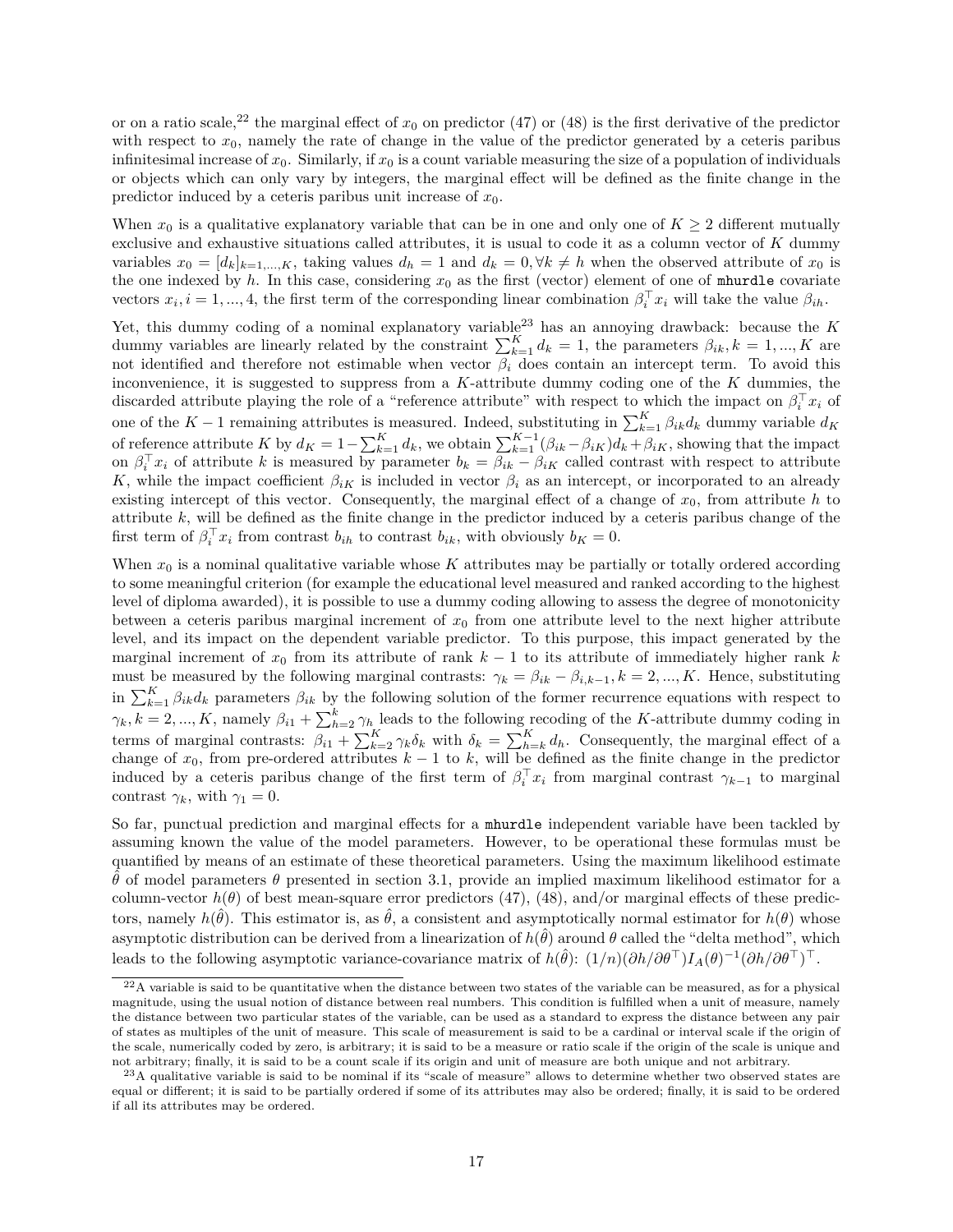A last comment deserves to be devoted to how to present the estimates of marginal effects which are representative for the available sample. To this purpose it is customary to provide either the marginal effects computed at the sample average value of model covariates, or the average value of the sample of marginal effects computed at the model covariates values of the individuals of the sample. The first solution must be avoided when same model covariates are qualitative, because the sample average value of a dummy coded qualitative variable is no more a qualitative variable but a vector of proportions without a meaningful interpretation for a representative individual. Regarding the second solution, it provides an informative measure of location of the marginal distribution of a marginal effect, but that is not enough to characterize, by itself, the a priori unknown profileq of this distribution. Accordingly, it should be supplemented by other indicators allowing to characterize the typical shape of the distribution, in particular the bounds of the distribution range, the standard deviation and the three quartiles.

#### <span id="page-17-0"></span>**5 Software rationale**

To illustrate the use of mhurdle, we use one surveys conducted by the Bureau of Labour Statistics of the U.S. Department of Labour, called the "Interview Survey". Data from 25813 households on all expenditures are collected on a quarterly basis. They are reported on an annual basis, in thousands of USD, and divided by the number of consumption units<sup>[24](#page-17-1)</sup>. The micro-data files are publicly available on the website of the Bureau of Labour Statistics, and may be downloaded and used without permission. We use a small subset of 1000 randomly selected households.

**library**("mhurdle") **data**("Interview", package = "mhurdle")

The covariates are :

-income: the anual net income by consumption unit,

-smsa: does the household live in a SMSA (yes or no),

-age: the age of the reference person of the household,

-educ: the number of year of education of the reference person of the household,

-sex: the sex of the reference person of the household (male and female),

-size: the number of persons in the household,

-month: the month of the interview (between 1 and 12),

Among the numerous goods available in this data set, we choose the "fees and admissions" good (denoted shows in the data set), which is of particulary interest because the three competing hurdles are a priori relevant to explain censored observations.

```
round(c(mean = mean(Interview$shows),
        "% of 0" = mean(Interview$shows == 0),
        "mean pos" = mean(Interview$shows) / mean(Interview$shows > 0)),
      2)
```
## mean % of 0 mean pos ## 0.12 0.69 0.38

The consumption of this good is highly censored, as only less than a third of the households in the sample actually purchased it during the survey. The average consumption is \$120 a year, or \$380 for those who consumme.

<span id="page-17-1"></span> $^{24}$ Obtained by counting for one the first adult of the household, 0.7 the subsequent adults and 0.5 every other person aged under 18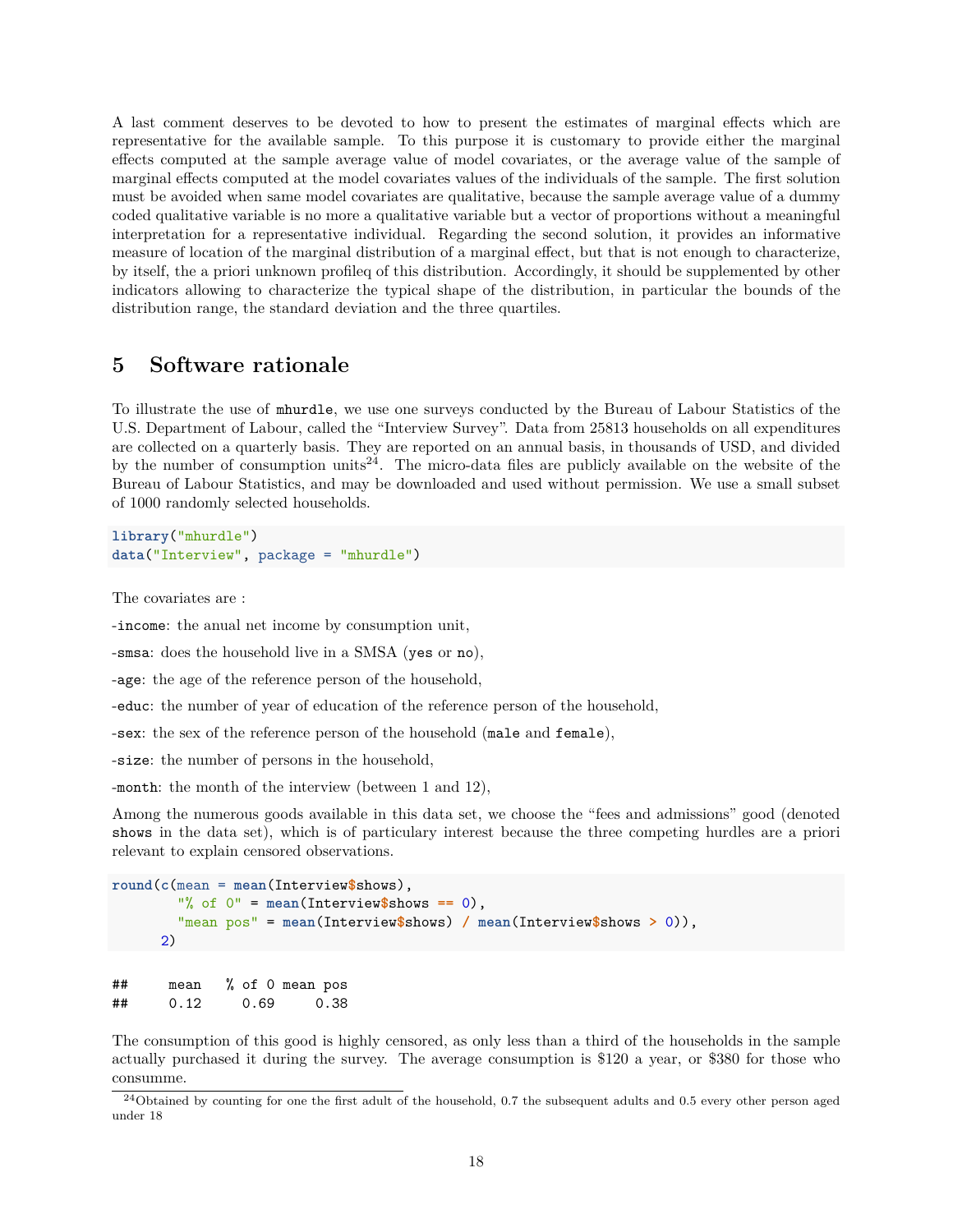#### <span id="page-18-0"></span>**5.1 Estimation**

The estimation is performed using the mhurdle function, which has the following arguments:

-formula: a formula describing the model to estimate. It should have between two and four parts on the right-hand side specifying, in the first part, the good selection equation covariates, in the second part, the desired consumption equation covariates, in the third part, the purchasing equation covariates and in the fourth part, the covariates of the variance equation.

-data: a data frame containing the observations of the variables present in the formula.

-subset, weights, na.action: these are arguments passed on to the model.frame function in order to extract the data suitable for the model. These arguments are present in the lm function and in most of the estimation functions.

-start: the starting values, that can be provided by the user, which may be necessary for complicated and highly parametric models, -dist: this argument indicates the functional form of the desired consumption equation, which may be either log-normal "ln" (the default), normal "n", Box-Cox "bc", or inverse Hyperbolic Sine "ihs",

-corr: this boolean argument indicates whether the disturbance of the different equations are correlated, the default value is FALSE,

-h2: this boolean argument indicates whether the second hurdle is effective or not,

-robust: if TRUE, transformations of some parameters are used, so that they lie in the required range (positive values for the standard deviation and for the position parameter, between -1 and +1 for the coefficients of correlation),

-...: further arguments that are passed to the optimisation function maxLik.

For sake of clarity, we'll denote the estimated models using à 5 digits name. The first one is a capital letter indicating the distribution used (either N for a normal distribution and L for a log-normal distribution), the second, third and fourth ones are 1 if the first, second and third hurdles are present, 0 if they are not and the fifth digit is either D or I if a dependent or an independent model is estimated.

To illustrate the use of mhurdle, we start with single equation tobit models, using a normal and a log-normal specification.

```
N010I <- mhurdle(shows ~ 0 | linc + smsa + age +
                     educ + size, data = Interview,
                 h2 = TRUE, dist = "n", method = "bhhh")L010I <- update(N010I, dist = "ln")
```
We then consider the two other potential hurdles, namely the selection process and the infrequency of purchase. We only keep linc as a covariate for the desired consumption and the other covariates (smsa, age, educ and size) are used either in the first (selection model) or the third part (infrequency of purchase model) of the formula. Note that the dist argument is not provided (so that the default log-normal distribution is chosen) and that the lack of ressource hurdle is either maintained or removed by setting the h2 argument respectively to TRUE or FALSE

```
L100D <- mhurdle(shows ~ smsa + age + educ + size |
                     linc, data = Interview,
                 h2 = FALSE, dist = "ln", corr = TRUE, method = "bhhh",
                 finalHessian = TRUE)
L100D2 <- update(L100D, start = coef(L100D), robust = FALSE)
L110D <- update(L100D, h2 = TRUE)
L110D2 <- update(L110D, start = coef(L110D), robust = FALSE)
```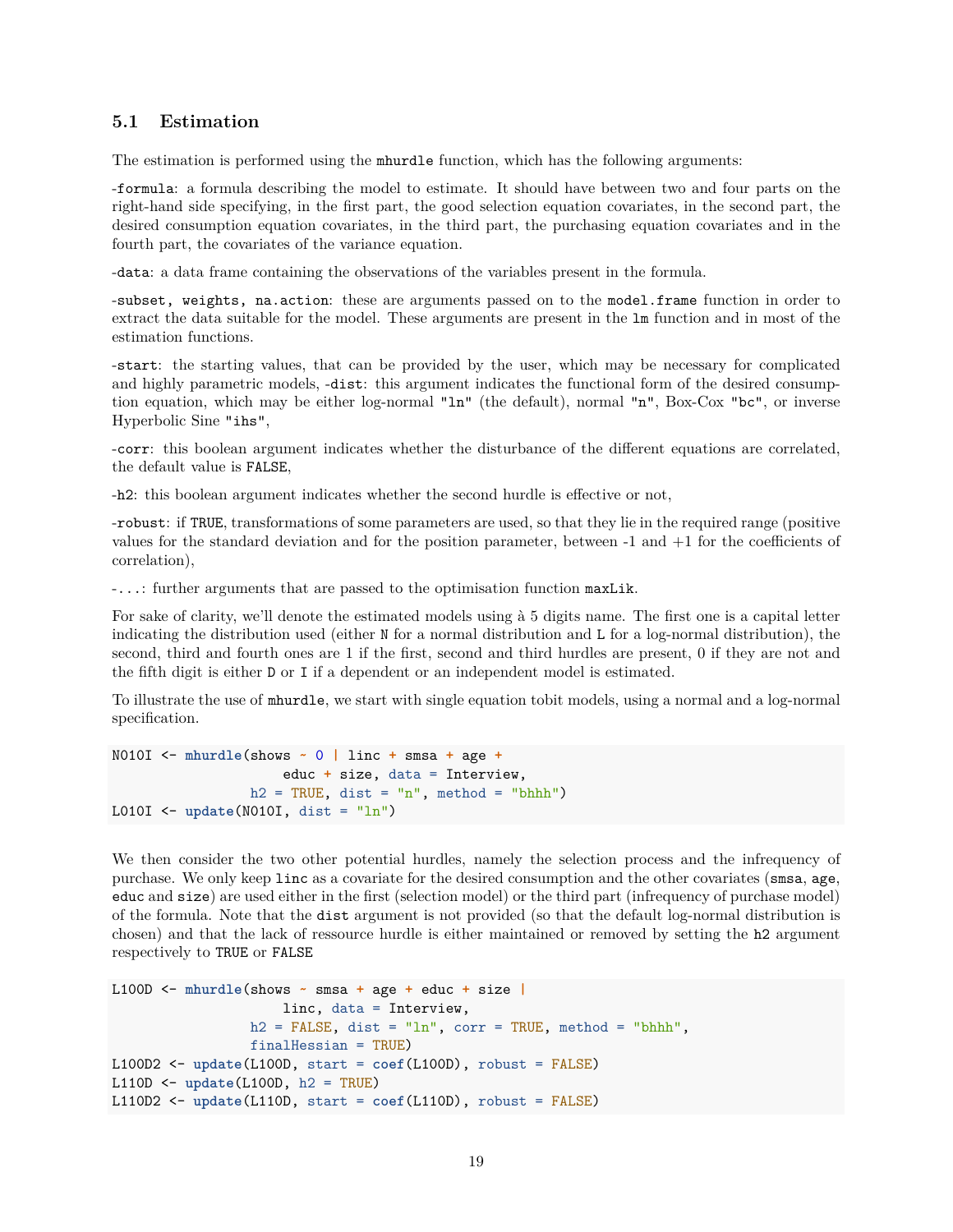```
L001D <- mhurdle(shows ~ 0 | linc | smsa + age +
                       educ + size, data = Interview,
                   h2 = FALSE, corr = TRUE, method = "bhhh",
                 finalHessian = TRUE)
L001D2 <- update(L001D, start = coef(L001D), robust = FALSE)
L011D <- update(L001D, h2 = TRUE)
L011D2 <- update(L011D, start = coef(L011D), robust = FALSE)
```
Finally, we estimate three equations models. The 4 socio-economic covariates that were previously either included in the first or the third parts of the formula are now split on these two equations. More precisely, we assume that educ and size are the determinants of the selection process and that smsa and size explain the frequency of purchase. The first model is a double-hurdle model ; selection and purchasing mechanism are effective and note that in this case, the h2 argument is set to FALSE). The last two ones triple-hurdle models, with correlated and uncorrelated errors:

```
L101D <- mhurdle(shows ~ educ + size | linc |
                        smsa + age, data = Interview,
                    h2 = FALSE, method = "bhhh", corr = TRUE,
                 finalHessian = TRUE)
L101D2 <- update(L101D, start = coef(L101D), robust = FALSE)
L111D <- update(L101D, h2 = TRUE)
L111D2 <- update(L111D, start = coef(L111D), robust = FALSE)
L111I <- update(L111D, corr = FALSE)
L111I2 <- update(L111I, start = coef(L111I), robust = FALSE)
```
The results are presented in table [1.](#page-20-0)

#### <span id="page-19-0"></span>**5.2 Tests**

The position parameter  $(\mu)$  in table [1](#page-20-0) enables to test directly the hypothesis that the second hurdle is operative, using a Wald-like test. For all the models, the hypothesis that the coefficient is equal to 0 is highly rejected. Note also that the only model which impose that the second hurdle is not operative (denoted L101D in the table) has the worst value of log-likelihood.

The coefficient of correlation is highly significant for the double-hurdle selection model, but not for the doublehurdle selection model. For the most general three equations model, only the coefficient of correlation for the first two equations is significant. Formal tests for this two nested models can be performed using a traditional log-likelihood ratio test:

```
library("lmtest")
lrtest(L111D, L111I)
```
or a Vuong test, which don't make the hypothesis that one of the competing model is the "true" model:

```
vuongtest(L111D, L111I, type = "nested")
```
Both tests don't reject the independence hypothesis at the 5% level, especially the Vuong test, the p-values being respectively equal to 0.076 and 0.233.

For non-nested models, one can use Vuong test, using the original version or the non-degenerate version of Shi (2015). For example, for the double-hurdles selection and ptobit models, the test is performed using: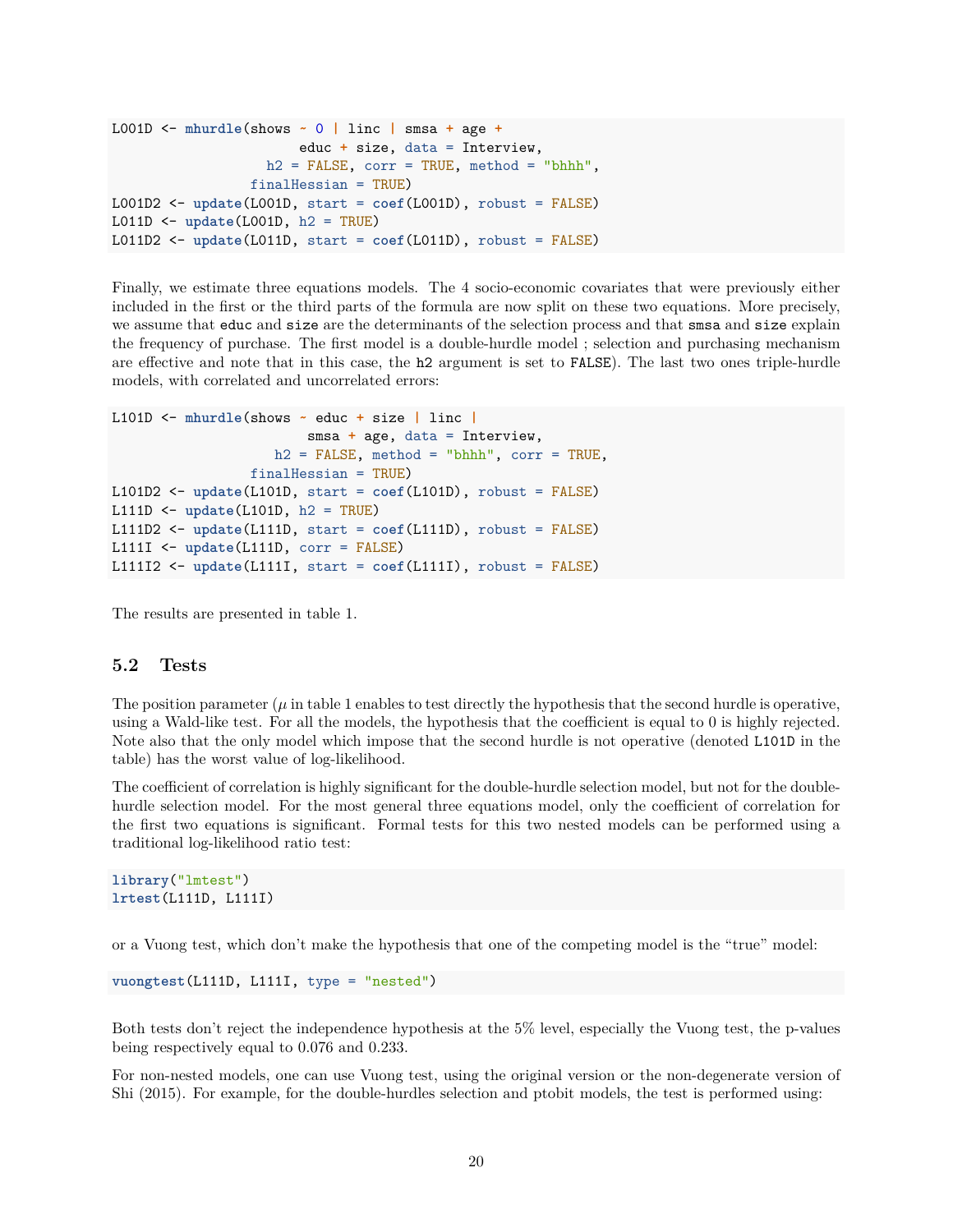|                                | L110D      | L011D      | L101D      | L111D      | L111I      |
|--------------------------------|------------|------------|------------|------------|------------|
| $*$ <sup>**</sup> Hurdle $1**$ |            |            |            |            |            |
| h1.(Intercept)                 | $-2.34***$ |            | $-2.12***$ | $-2.27*$   | $-3.05***$ |
|                                | (0.53)     |            | (0.46)     | (1.04)     | (0.87)     |
| h1.smsayes                     | 0.34       |            |            |            |            |
|                                | (0.20)     |            |            |            |            |
| h1.age                         | $-0.01**$  |            |            |            |            |
|                                | (0.00)     |            |            |            |            |
| h1.educ                        | $0.11***$  |            | $0.13***$  | $0.15***$  | $0.19**$   |
|                                | (0.03)     |            | (0.02)     | (0.05)     | (0.06)     |
| h1.size                        | $0.22***$  |            | $0.11***$  | $0.29**$   | $0.39**$   |
|                                | (0.05)     |            | (0.03)     | (0.11)     | (0.14)     |
| $^{**}$ Hurlde $2^{**}$        |            |            |            |            |            |
| h2.(Intercept)                 | $0.42*$    | 0.17       | 0.38       | 0.25       | $-0.04$    |
|                                | (0.20)     | (0.12)     | (0.45)     | (0.40)     | (0.17)     |
| $h2$ .linc                     | $0.74***$  | $0.78***$  | $0.64***$  | $0.73***$  | $0.73***$  |
|                                | (0.09)     | (0.09)     | (0.09)     | (0.09)     | (0.09)     |
| $*$ *Hurdle 3**                |            |            |            |            |            |
| h3.(Intercept)                 |            | $-1.61***$ | $0.66*$    | 0.10       | 0.07       |
|                                |            | (0.39)     | (0.34)     | (0.37)     | (0.25)     |
| h3.smsayes                     |            | 0.24       | 0.45       | 0.56       | $0.54*$    |
|                                |            | (0.15)     | (0.25)     | (0.31)     | (0.25)     |
| h3.age                         |            | $-0.01***$ | $-0.02*$   | $-0.03*$   | $-0.02***$ |
|                                |            | (0.00)     | (0.01)     | (0.01)     | (0.01)     |
| h3.educ                        |            | $0.08***$  |            |            |            |
|                                |            | (0.02)     |            |            |            |
| h3.size                        |            | $0.19***$  |            |            |            |
| **Others**                     |            | (0.04)     |            |            |            |
|                                |            |            |            |            |            |
| $\sigma$                       | $0.86***$  | $1.09***$  | $1.45***$  | $0.91***$  | $0.82***$  |
|                                | (0.10)     | (0.13)     | (0.17)     | (0.16)     | (0.09)     |
| $\rho_{12}$                    | $-0.26$    |            | $-0.74$    | $-0.54$    |            |
|                                | (0.51)     |            | (1.41)     | (0.81)     |            |
| $^{\alpha}$                    | $0.83***$  | 0.50       |            | $0.62*$    | $0.58*$    |
|                                | (0.23)     | (0.29)     |            | (0.27)     | (0.27)     |
| $\rho_{23}$                    |            | $-0.74$    | 0.71       | $-0.23$    |            |
|                                |            | (0.85)     | (1.28)     | (1.93)     |            |
| $\rho_{13}$                    |            |            | $-0.87$    | 0.07       |            |
|                                |            |            | (6.31)     | (2.77)     |            |
| Log Likelihood                 | $-1105.03$ | $-1105.03$ | 1105.03    | $-1105.03$ | $-1105.03$ |
| Num. obs.                      | 1000       | 1000       | 1000       | 1000       | 1000       |

∗∗∗*p <* 0*.*001; ∗∗*p <* 0*.*01; <sup>∗</sup>*p <* 0*.*05

<span id="page-20-0"></span>Table 1: Estimation of cencored models for the fees and admissions good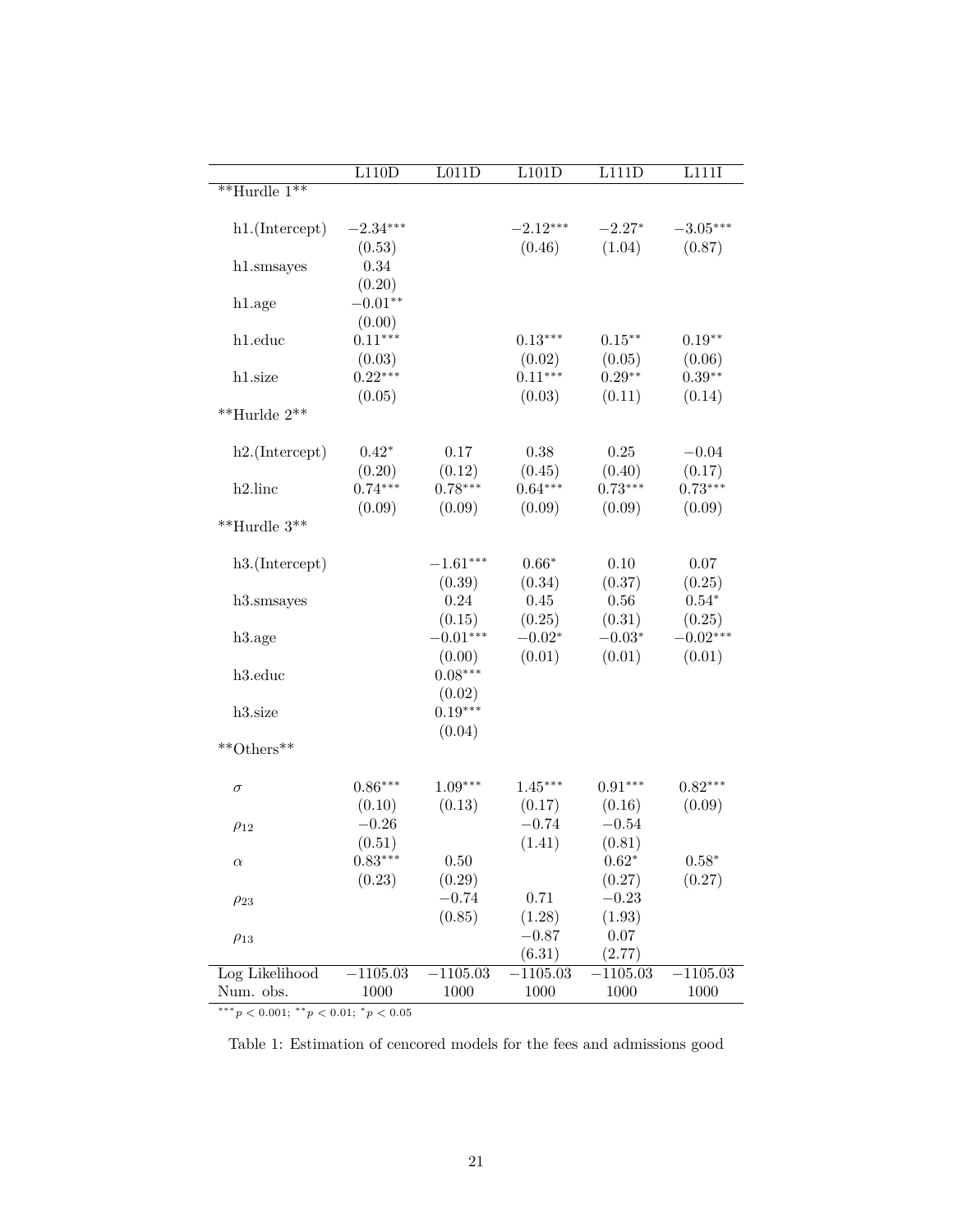The statistic is -2.173. Its negative sign indicate that the p-tobit model better fits the data compared to the selection model. The difference is significant at the 5% level, as the (two-ways) p-values equal 0.03 for the traditional Vuong test and 0.042 for the non-degenerate version proposed by Shi (2015).

which leads to the conclusion that the ptobit model is significantly better than the selection model.

The parcimony principal leads to the selection of the ptobit double-hurdle model, as it is not significantly worst than the more general three-hurdle model.

## <span id="page-21-0"></span>**Bibliography**

Amemiya, Takeshi. 1985. *Advanced Econometrics*. Harvard University Press, Cambridge (MA).

Blundell, R., and C. Meghir. 1987. "Bivariate Alternatives to the Tobit Model." *Journal of Econometrics* 34: 179–200.

Box, G. E. P., and D. R. Cox. 1964. "An Analysis of Transformations." *Journal of the Royal Statistical Society. Series B (Methodological)* 26 (2): 211–52.

Cameron, A. Colin, and Pravin K. Trivedi. 2005. *Microeconometrics: Methods and Applications*. Cambridge University Press.

Chaze, Jean-Paul. 2005. "Assessing Household Health Expenditure with Box-Cox Censoring Models." *Health Economics* 14: 893–907.

Cragg, John G. 1971. "Some Statistical Models for Limited Dependent Variables with Applications for the Demand for Durable Goods." *Econometrica* 39 (5): 829–44.

Deaton, A.S., and M. Irish. 1984. "A Statistical Model for Zero Expenditures in Household Budgets." *Journal of Public Economics* 23: 59–80.

Estrella, Arturo. 1998. "A New Measure of Fit for Equations with Dichotomous Dependent Variables." *Journal of Business & Economic Statistics* 16 (2): 198–205.

Henningsen, Arne. 2013. *CensReg: Censored Regression (Tobit) Models*. [http://CRAN.R-project.org/](http://CRAN.R-project.org/package=censReg) [package=censReg.](http://CRAN.R-project.org/package=censReg)

Hoareau, Stéphane. 2009. "Modélisation économétrique Des Dépenses de Consommation Censurées." PhD thesis, Faculty of Law; Economics, University of La Réunion.

Johnson, N.L. 1949. "Systems of Frequency Curves Generated by Methods of Translation." *Biometrika* 36 (1-2): 149–76.

Kleiber, Christian, and Achim Zeileis. 2008. *Applied Econometrics with R*. New York: Springer-Verlag. [http://CRAN.R-project.org/package=AER.](http://CRAN.R-project.org/package=AER)

Lankford, R.H., and J.H. Wyckoff. 1991. "Modeling Charitable Giving Using a Box-Cox Standard Tobit Model." *Review of Economics and Statistics* 73(3): 460–70.

Pudney, Stephen. 1989. *Modelling Individual Choice. The Econometrics of Corners, Kinks and Holes*. Oxford; New York: Basil Blackwell.

Shi, Xiaoxia. 2015. "A Nondegenerate Vuong Test." *Quantitative Economics*, 85–121.

Simon, Herbert. 1943. "Symmetric Tests of the Hypothesis That the Mean of One Normal Population Exceeds That of Another." *Annals of Mathematical Statistics* 14 (2): 149–54.

Smith, Murray. 2002. "Handbook of Applied Econometrics and Statistical Inference." In, chapter 25. New-York: Marcel Dekker.